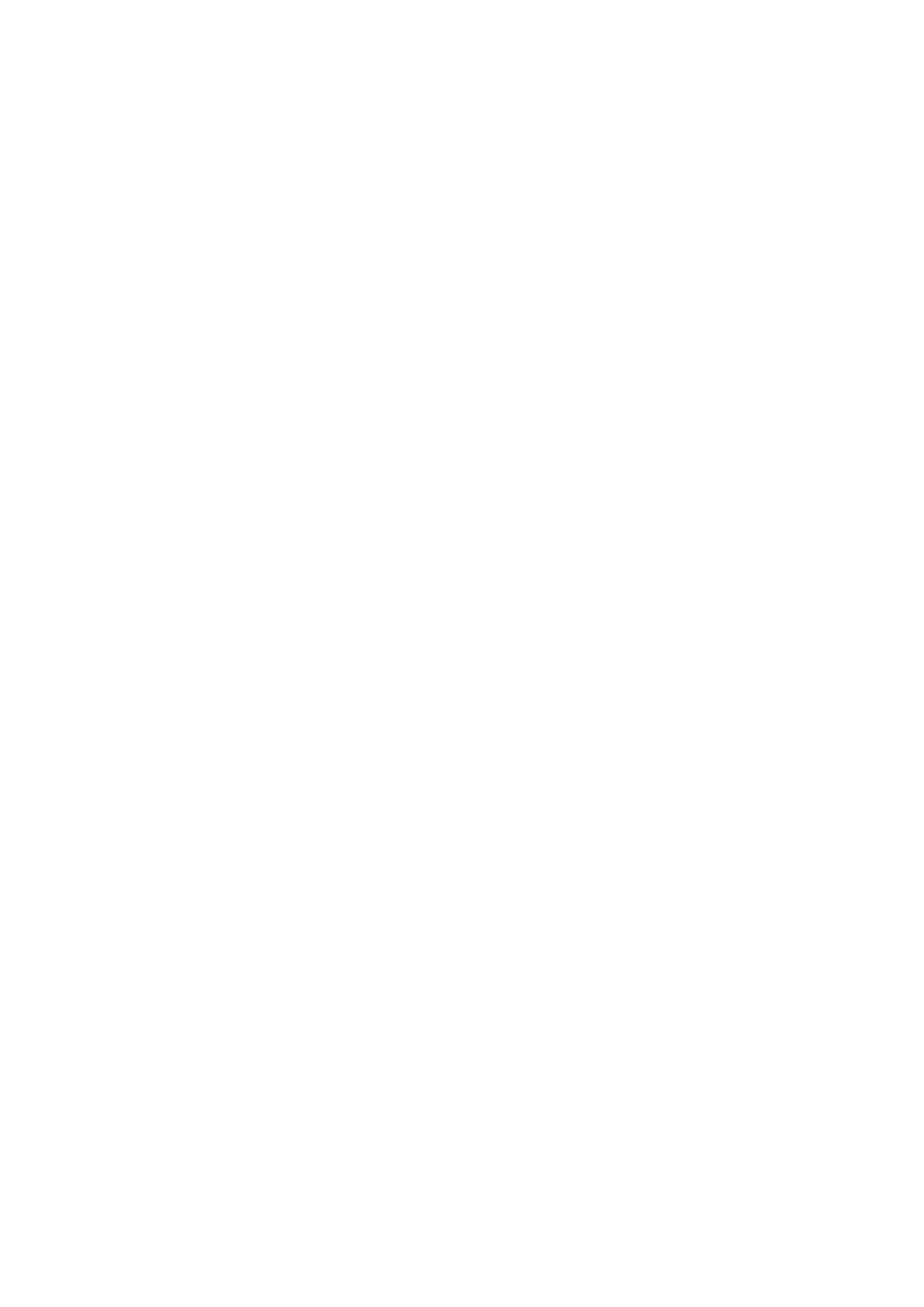

## **Criminal Injuries Compensation Scheme Review**

Supplementary consultation 2022

Presented to Parliament by the Deputy Prime Minister, Lord Chancellor and Secretary of State for Justice by Command of Her Majesty

June 2022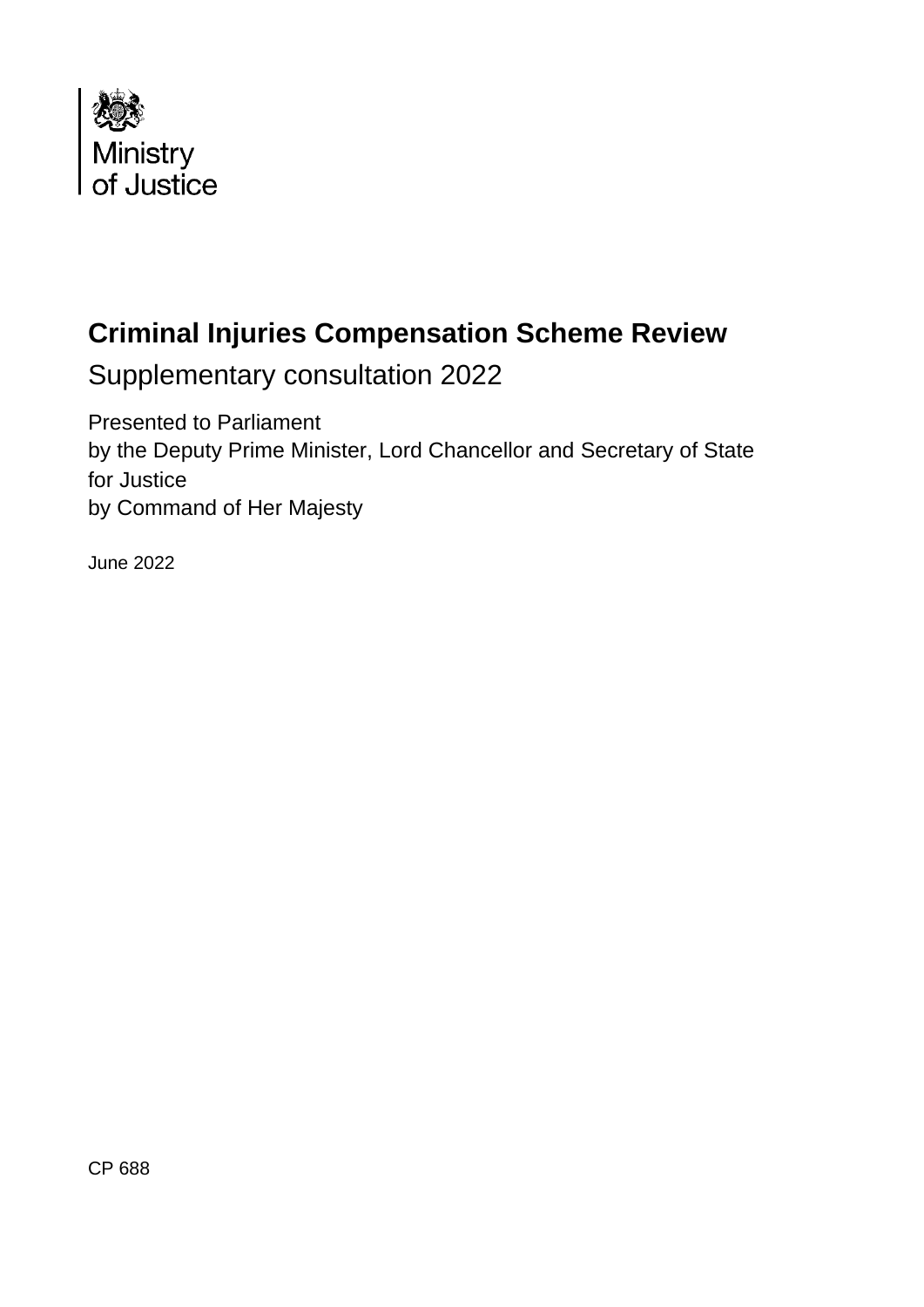

#### **© Crown copyright 2022**

This publication is licensed under the terms of the Open Government Licence v3.0 except where otherwise stated. To view this licence, visit [nationalarchives.gov.uk/doc/open](http://nationalarchives.gov.uk/doc/open-government-licence/version/3/)[government-licence/version/3](http://nationalarchives.gov.uk/doc/open-government-licence/version/3/) 

Where we have identified any third-party copyright information you will need to obtain permission from the copyright holders concerned.

This publication is available at [www.gov.uk/official-documents](http://www.gov.uk/official-documents) 

Any enquiries regarding this publication should be sent to us at [cics-review@justice.gov.uk.](mailto:cics-review@justice.gov.uk)

ISBN 978-1-5286-3193-8

E02721419 06/22

Printed on paper containing 40% recycled fibre content minimum

Printed in the UK by HH Associates Ltd. on behalf of the Controller of Her Majesty's Stationery Office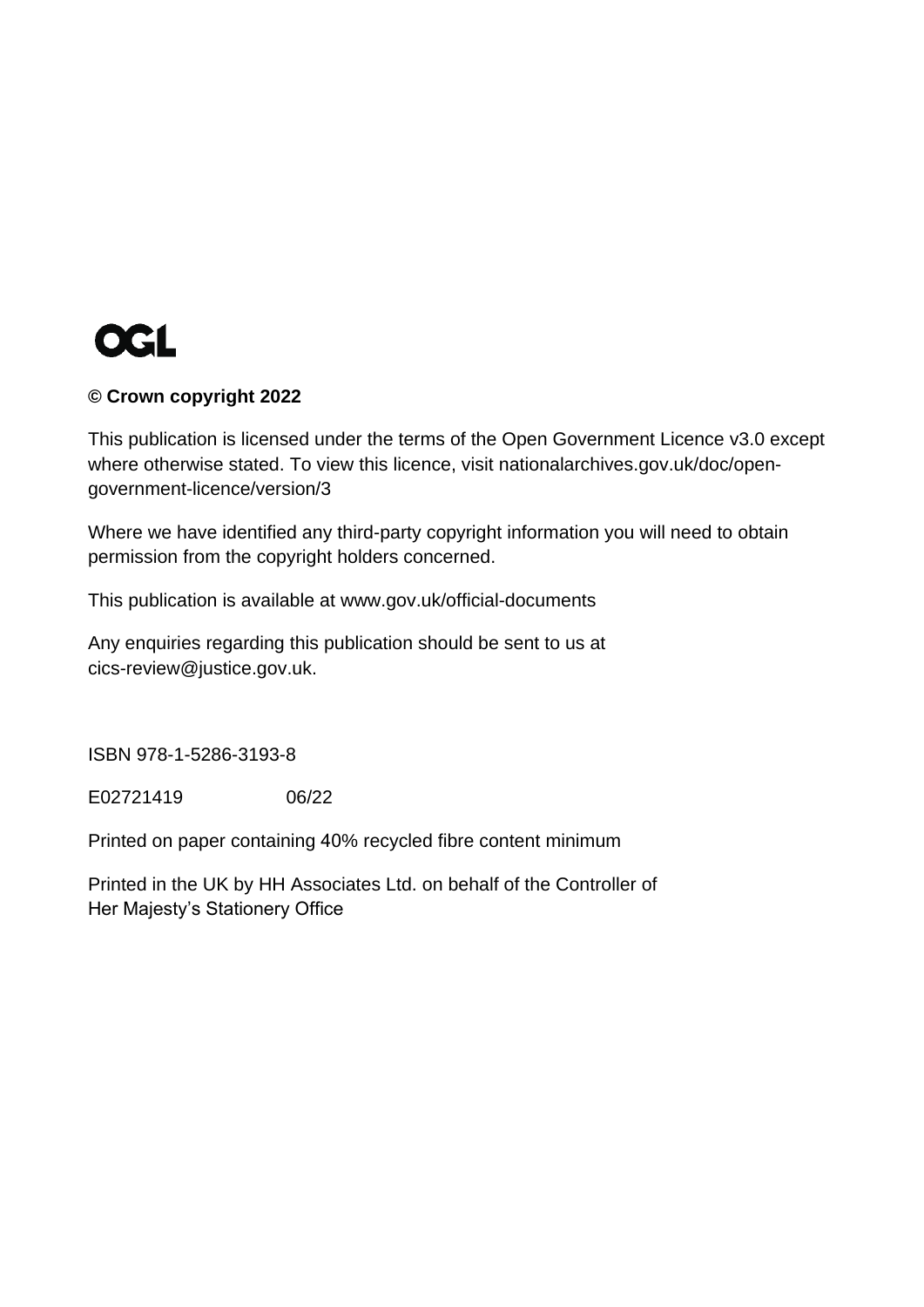## **About this consultation**

| To:                                                                                    | This consultation is aimed at the public, victims and<br>survivors, victims' groups, academics and clinical<br>experts. We also welcome views from professionals<br>across criminal justice, health, welfare, local authorities<br>and the charity sector. |
|----------------------------------------------------------------------------------------|------------------------------------------------------------------------------------------------------------------------------------------------------------------------------------------------------------------------------------------------------------|
| <b>Duration:</b>                                                                       | From 09/06/22 to 05/08/22                                                                                                                                                                                                                                  |
| <b>Enquiries (including</b><br>requests for the paper in an<br>alternative format) to: | <b>Vulnerability Policy Unit</b><br>Victims and Vulnerability Policy Directorate<br>Ministry of Justice<br>7 <sup>th</sup> Floor<br>102 Petty France<br>London SW1H 9AJ                                                                                    |
|                                                                                        | Email: cics-review@justice.gov.uk                                                                                                                                                                                                                          |
| How to respond:                                                                        | Please send your response by 5 August 2022 to:                                                                                                                                                                                                             |
|                                                                                        | <b>Vulnerability Policy Unit</b><br>Victims and Vulnerability Policy Directorate<br>Ministry of Justice<br>7 <sup>th</sup> Floor<br>102 Petty France<br>London SW1H 9AJ                                                                                    |
|                                                                                        | Email: cics-review@justice.gov.uk                                                                                                                                                                                                                          |
| <b>Response paper:</b>                                                                 | A response to this consultation exercise is due to be<br>published in Autumn 2022 at:<br>https://consult.justice.gov.uk/                                                                                                                                   |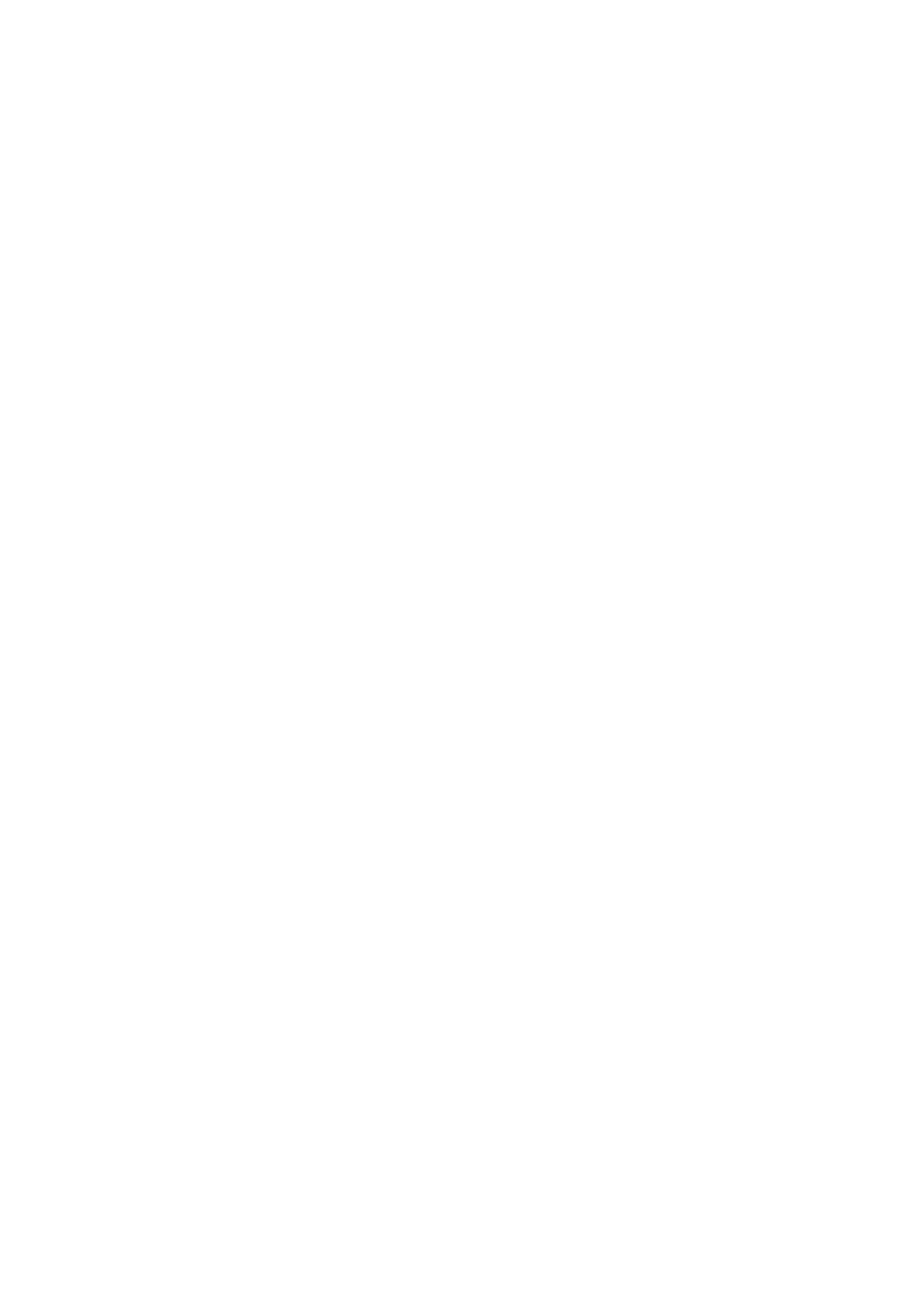## **Contents**

| <b>Foreword</b>                                  | 3  |
|--------------------------------------------------|----|
| <b>Executive summary</b>                         | 5  |
| Our approach                                     | 6  |
| <b>Introduction</b>                              | 8  |
| <b>Background to this consultation</b>           | 9  |
| The unspent convictions rule: potential reforms  | 11 |
| The rule and how it operates                     | 11 |
| Calls for reform of the rule                     | 12 |
| Potential reform of the unspent convictions rule | 14 |
| Questionnaire                                    | 21 |
| The unspent convictions rule                     | 21 |
| About you                                        | 22 |
| <b>Contact details/How to respond</b>            | 23 |
| Complaints or comments                           | 23 |
| Extra copies                                     | 23 |
| Publication of response                          | 23 |
| Representative groups                            | 23 |
| Confidentiality                                  | 24 |
| <b>Consultation principles</b>                   | 25 |
| <b>Annex A: Equalities Statement</b>             | 26 |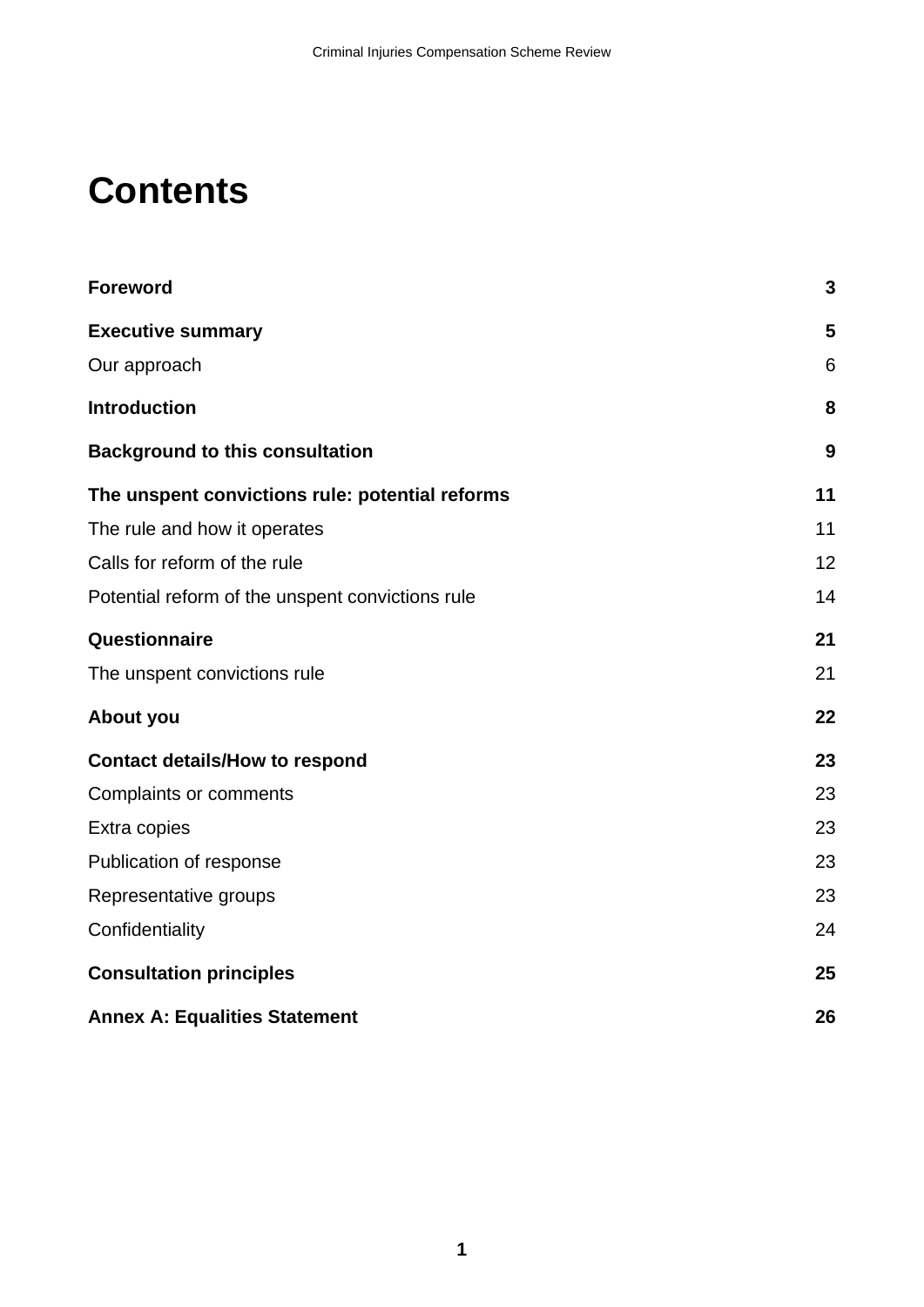Criminal Injuries Compensation Scheme Review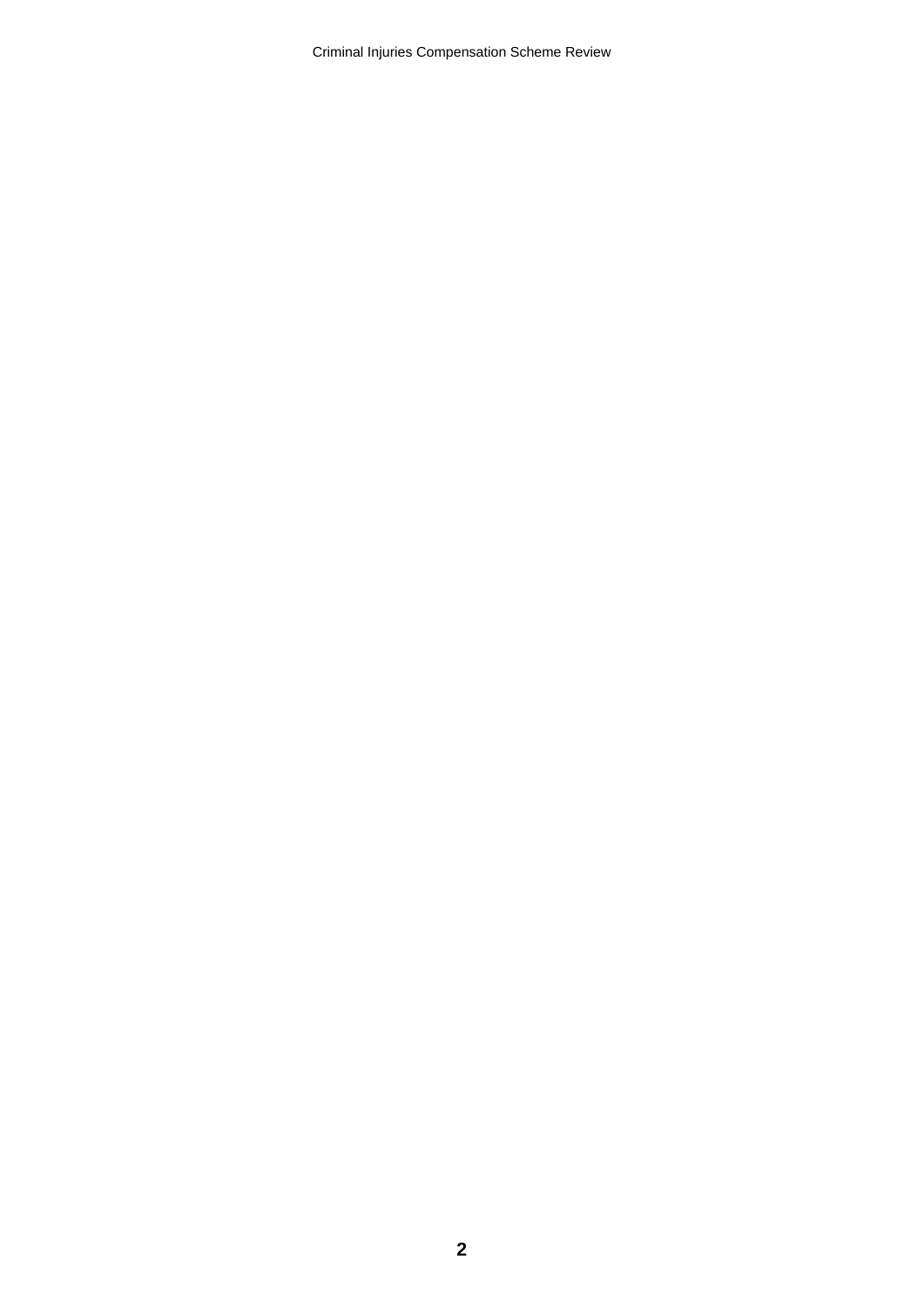## <span id="page-8-0"></span>**Foreword**

The Criminal Injuries Compensation Scheme (the Scheme) exists to support all eligible victims of violent crime who have suffered the most serious injuries. To do this effectively and fairly the Scheme balances the consideration of individual applicants' needs within a universal and transparent set of rules and eligibility criteria. We know that overall it does this well and in 2020-21 payments to support the recovery of victims totalled more than £153 million.

We committed to review the Scheme as a whole, and the Terms of Reference outlined that it would examine whether the Scheme remains fit for purpose, reflects the changing nature of violent crime and effectively supports victims in their recovery.<sup>1</sup> Our review has focused on accessibility of compensation, and our ambition remains to make the Scheme simpler and easier for people to understand and to engage with. The proposals that we consulted on in the summer of 2020 intended to achieve this, whilst keeping to the primary principle that compensation under the Scheme is an important and public recognition of the suffering of victims who are seriously injured and of families who lose a loved one as a result of violent crime.

We received 96 responses from a range of organisations and individuals, and I would like to thank all those who took the time to send us their thoughts. We have carefully considered the representations that cut across all of the proposals and topics covered by the consultation.

However, before we can finalise the review we are inviting views on one of the eligibility rules in the Scheme; the so-called unspent convictions rule which prevents individuals who have committed serious illegal acts from benefitting from state-funded compensation. Changes were made to the rule in 2012, particularly the introduction of an exclusionary element, and concerns have been raised about their impact on some applicants. The Supreme Court determined in July 2021<sup>2</sup> that the rule is lawful and proportionate, and stated that the exclusionary approach is an acceptable one and has the advantage of leading to consistency and clarity. The Supreme Court also noted that the legislator is entitled to adopt a Scheme with clearly defined rules for determining entitlement to publicly-funded compensation. In a separate case<sup>3</sup> decided shortly thereafter, the High Court found that we had not met a legitimate expectation on revision of the unspent

<sup>1</sup> Published December 2018, [http://data.parliament.uk/DepositedPapers/Files/DEP2018-](http://data.parliament.uk/DepositedPapers/Files/DEP2018-1283/terms_of_reference_CICS_Review.pdf) [1283/terms\\_of\\_reference\\_CICS\\_Review.pdf](http://data.parliament.uk/DepositedPapers/Files/DEP2018-1283/terms_of_reference_CICS_Review.pdf)

 $2 \text{ A}$  and B v Criminal Injuries Compensation Authority and another [2021] UKSC 27, paragraph 90, July 2021

<sup>&</sup>lt;sup>3</sup> R (Mitchell) v Secretary of State for Justice [2021] EWHC 2248 (Admin), August 2021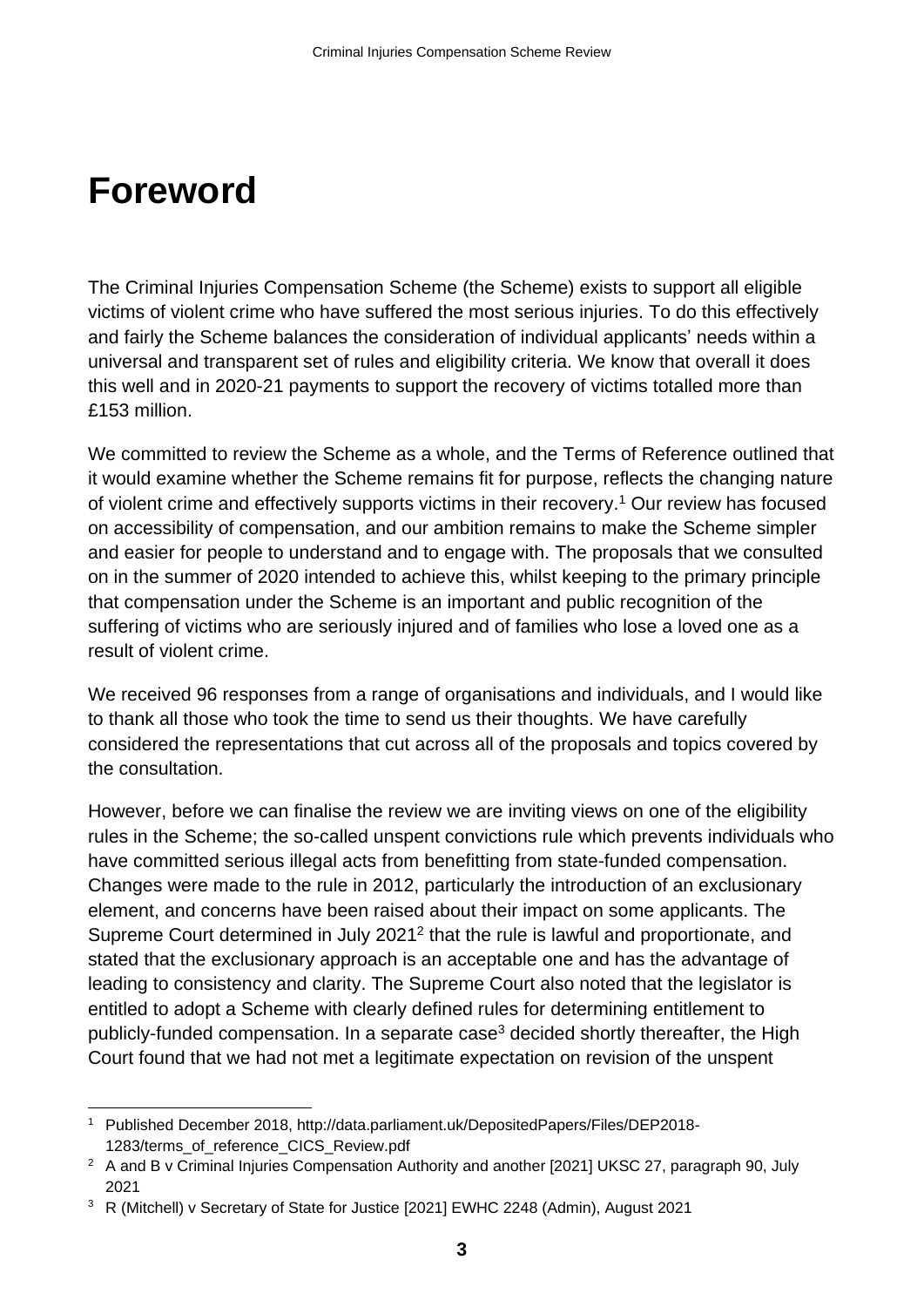convictions rule as we did not ask a specific question on whether it should be revised in line with a recommendation made by the Independent Inquiry into Child Sexual Abuse in 2018.

We are therefore publishing this supplementary consultation to invite views on reform of the rule. Potential reforms are discussed and although no change remains an option, we are looking afresh at the rule as required by the High Court judgment.

Following this second consultation we look forward to sharing our conclusions and proposals about the scheme as a whole following our comprehensive review, so that through the Scheme victims can continue to access compensation to help them overcome their injuries and move on with their lives.

The Purpor

Tom Pursglove MP

Minister for Justice and Tackling Illegal Migration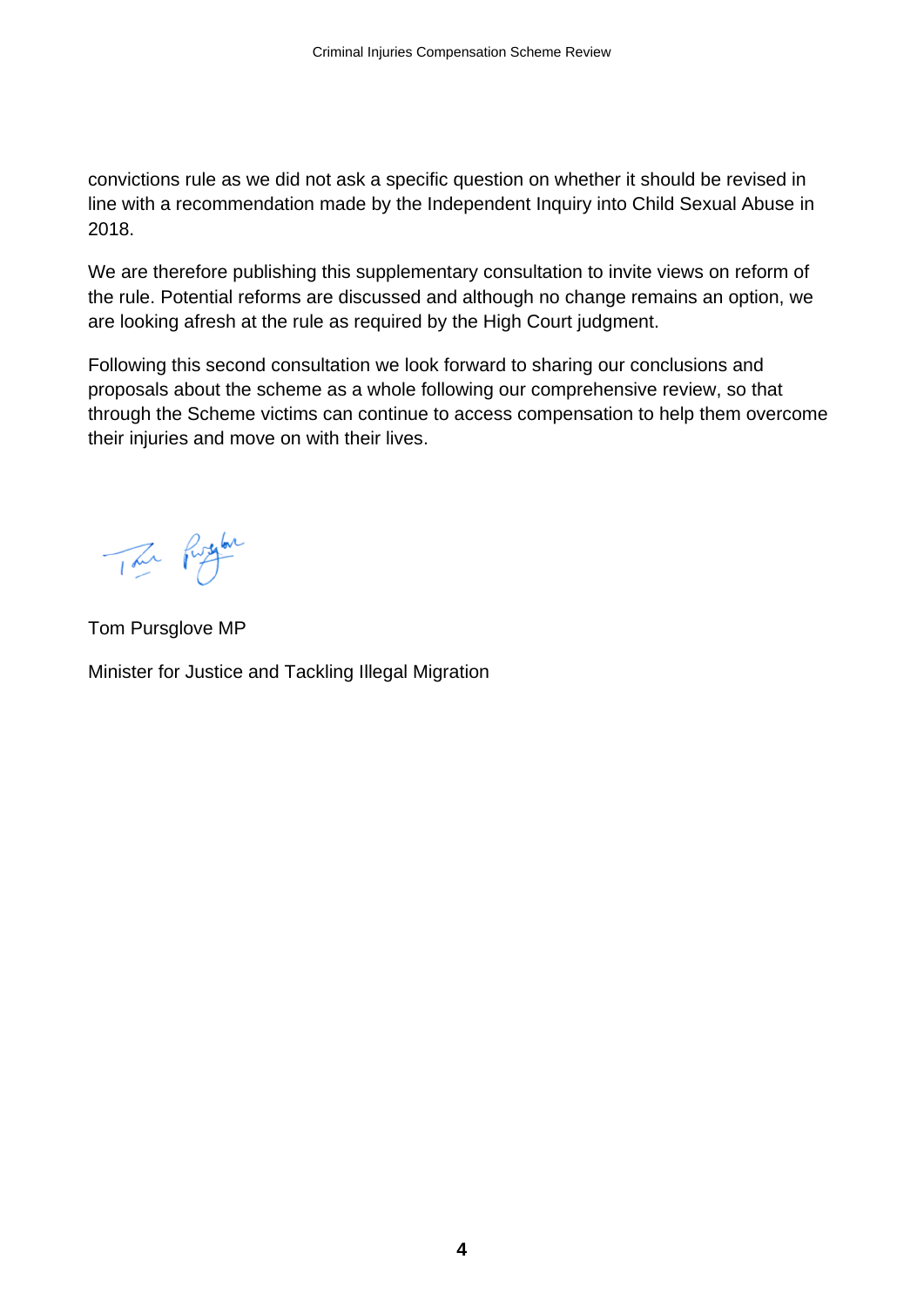## <span id="page-10-0"></span>**Executive summary**

- 1. In our 2020 consultation we re-affirmed that the core purpose of the Criminal Injuries Compensation Scheme (the Scheme) is to recognise, through compensation, the harm experienced by a victim injured as a result of violent crime. The Scheme is universal, and although each individual and each case will be different, it must work equally for all victims of violent crime. It is therefore vital that all applicants are subject to, and all applications are assessed against, the same eligibility criteria, requirements and injury tariffs. This ensures against creating a hierarchy of victims, and that decisions can be made in a consistent, fair and transparent way.
- 2. The consultation in 2020<sup>4</sup> was informed by analysis of caseload data (approximately 75,000 claims received by the CICA between 1 January 2016 and 1 January 2019) which gave us a detailed picture of the operation of the Scheme and the impacts of different rules on victims of violent crime. We gained a clearer understanding of what injuries are the subject of claims, with the majority, 65%, being sustained from an assault with or without a weapon, and 25% were sexual injuries. We also learned more about why claims were unsuccessful: the primary reasons for rejection included that the injury was not in the tariff (29% of cases), no crime of violence (15%), failure to cooperate (15%), and unspent convictions (8%).
- 3. In developing our proposals for the consultation, we were guided by careful consideration of the following factors: simplicity and transparency; improved experience and outcomes for applicants; affordability and financial sustainability; operational implications; and whether changes can be fairly and consistently applied across the Scheme without having a disproportionate impact on any one group. These factors together with the evidence from the caseload analysis assisted us to determine, and discuss in the consultation, both changes to the Scheme that we put forward and why we were not proposing changes in some respects, including to the unspent convictions rule. Having analysed responses to the consultation and while we were considering our response there were two important judicial decisions; about the fairness and proportionality of the unspent convictions rule as amended in 2012, and about the way in which we considered reform of that rule within the public consultation.
- 4. The cross-government Victims Strategy published on 10 September 2018 set out a criminal justice system-wide response to improving the support offered to victims of crime. In it we committed to remove the pre-1979 same roof rule, which we did in 2019, and to complete a comprehensive review of the Scheme. In August last year the High Court declared that the terms of the Victims Strategy had created a legitimate

<sup>4</sup> Criminal Injuries Compensation Scheme Review 2020 - Ministry of Justice - Citizen Space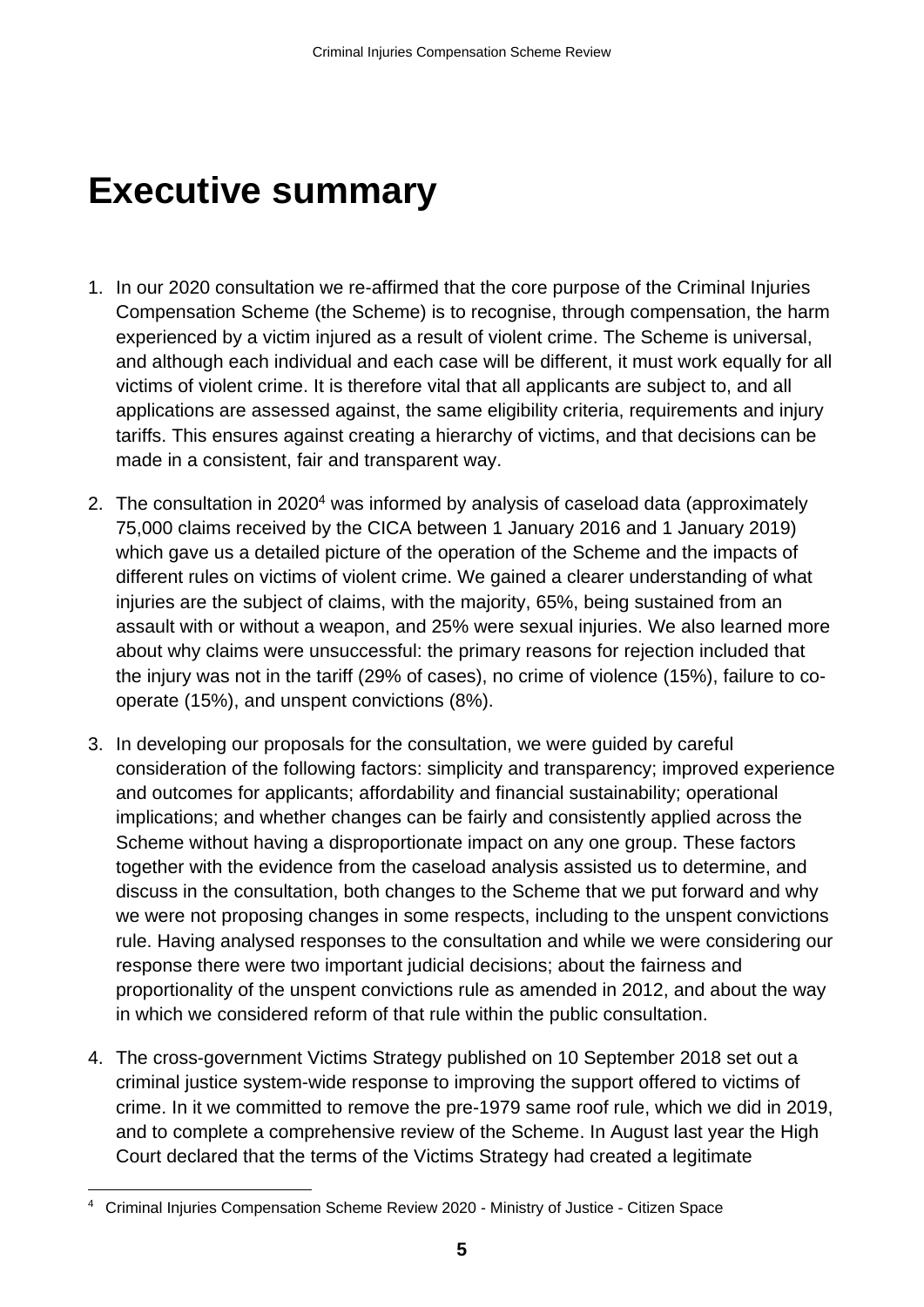expectation of consultation on revising the unspent convictions rule, and that we had not met that expectation as we did not ask a specific question on the matter. The order of the High Court requires that a further consultation take place on whether the rule should be revised in line with a recommendation made by the Independent Inquiry into Child Sexual Abuse (the Inquiry), and that a decision on changes to the rule should be taken after the consultation is complete.

- 5. Recommendation 5 of the Interim Report of the Inquiry<sup>5</sup> proposed that the Scheme be revised to remove barriers faced by victims and survivors of child sexual abuse. The Inquiry Chair and Panel recommended changes to the unspent convictions rule, so that awards are not automatically rejected in circumstances where an applicant's criminal convictions are likely to be linked to their child sexual abuse, and that each case should be considered on its merits.
- 6. In the detailed work that we undertook to inform the 2020 consultation, we considered concerns raised about the challenges experienced by victims of recent and non-recent child sexual abuse in accessing compensation. In the consultation we described how through the review we had looked at whether existing eligibility rules, including the unspent convictions rule, have a disproportionately negative impact on victims of child sexual abuse.
- 7. Further to the order made by the High Court we are conducting this consultation on whether or not to revise the unspent convictions rule, inviting specific views on potential reforms such as that recommended by the Inquiry, alongside the option of no reform.

## <span id="page-11-0"></span>**Our approach**

8. As part of our review careful consideration was given to a range of potential reforms of the unspent convictions rule, including changes recommended by stakeholders, to address the issues raised about alleged unfairness and disproportionate impacts of the rule on some applicants. We expressly considered points raised and recommendations made by the former Victims' Commissioner for England and Wales Baroness Newlove in her report on compensation, $6$  took into account the early findings and recommendations of the Independent Inquiry into Child Sexual Abuse, and examined issues raised by Dame Vera Baird the Victims' Commissioner for England and Wales,<sup>7</sup>

<sup>5</sup> Interim Report of the Independent Inquiry into Child Sexual Abuse, section 5.2, April 2018 <https://www.iicsa.org.uk/publications/inquiry/interim>

<sup>&</sup>lt;sup>6</sup> 'Compensation without Re-traumatisation: The Victims' Commissioner's Review into Criminal Injuries Compensation, January 2019 - [https://victimscommissioner.org.uk/published-reviews/compensation](https://victimscommissioner.org.uk/published-reviews/compensation-without-re-traumatisation-the-victims-commissioners-review-into-criminal-injuries-compensation/)[without-re-traumatisation-the-victims-commissioners-review-into-criminal-injuries-compensation/](https://victimscommissioner.org.uk/published-reviews/compensation-without-re-traumatisation-the-victims-commissioners-review-into-criminal-injuries-compensation/)

<sup>&</sup>lt;sup>7</sup> Struggling for Justice: Entitlements and Experiences of Bereaved Families Following Homicide Abroad, October 2019 – [https://victimscommissioner.org.uk/published-reviews/struggling-for-justice-entitlements](https://victimscommissioner.org.uk/published-reviews/struggling-for-justice-entitlements-and-experiences-of-bereaved-families-following-homicide-abroad/)[and-experiences-of-bereaved-families-following-homicide-abroad/](https://victimscommissioner.org.uk/published-reviews/struggling-for-justice-entitlements-and-experiences-of-bereaved-families-following-homicide-abroad/)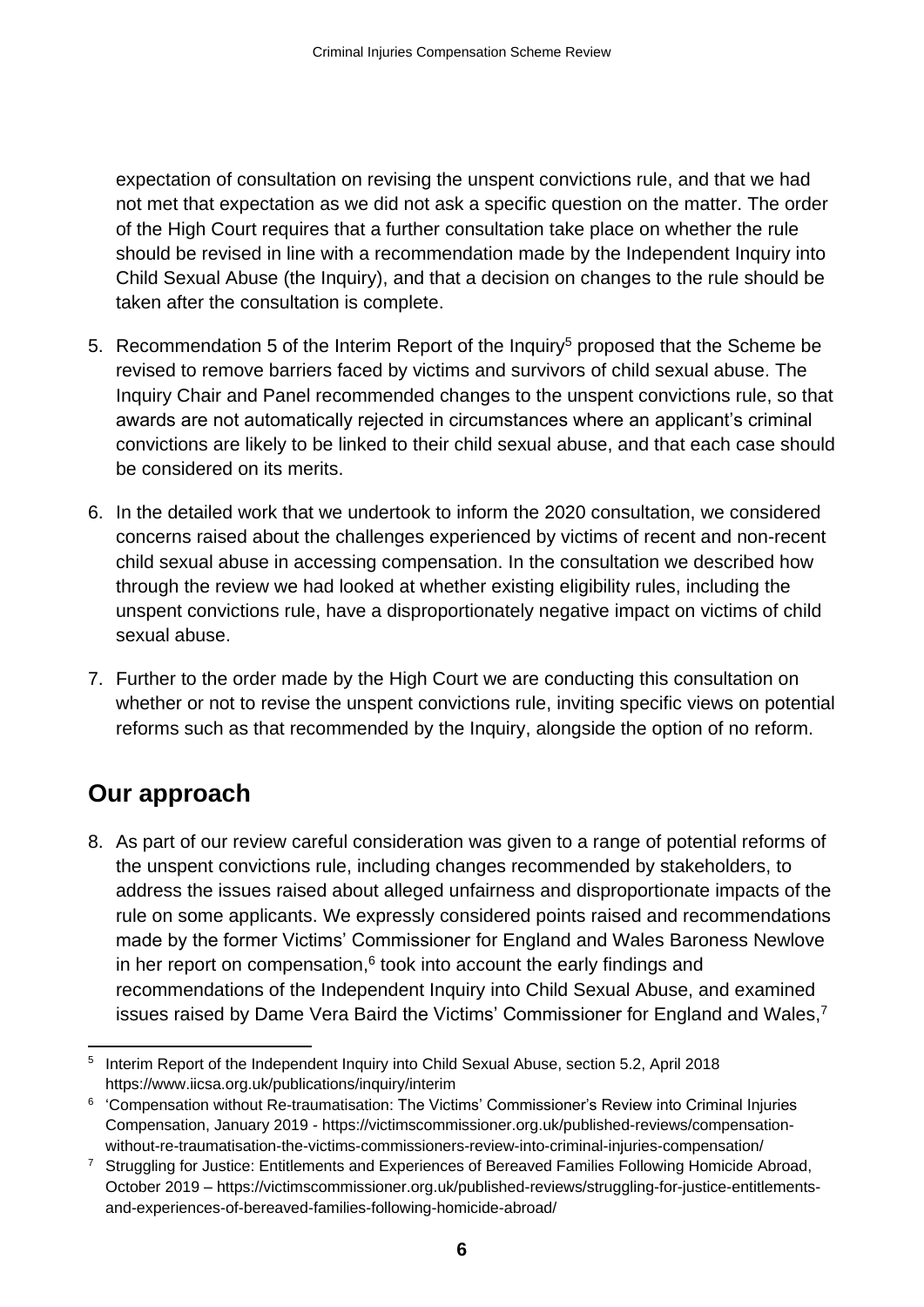and in reports of the All-Party Parliamentary Group on Adult Survivors of Childhood Sexual Abuse.

- 9. After careful consideration, we did not propose making any change to the rule. However, respondents to the 2020 consultation restated a wide range of concerns about how the impact of the rule impacts on applicants with unspent convictions for offending that may have followed on from traumatic life experiences and events.
- 10.Undertaking this supplementary consultation allows for further discussion of reforms of the rule that we considered during the review before concluding that no change would be proposed. This includes the possibilities of introducing exemptions to the exclusionary part of the rule, amending the terms of the exclusionary part, or removing the exclusionary part of the rule, so that no claims would be automatically rejected on the basis of a specified unspent conviction.
- 11.A fresh decision about whether to revise the rule, and if so how, will be made after careful consideration of all views and representations made by respondents both to this consultation which is specifically about the rule, and responses to the earlier consultation in 2020 that addressed it.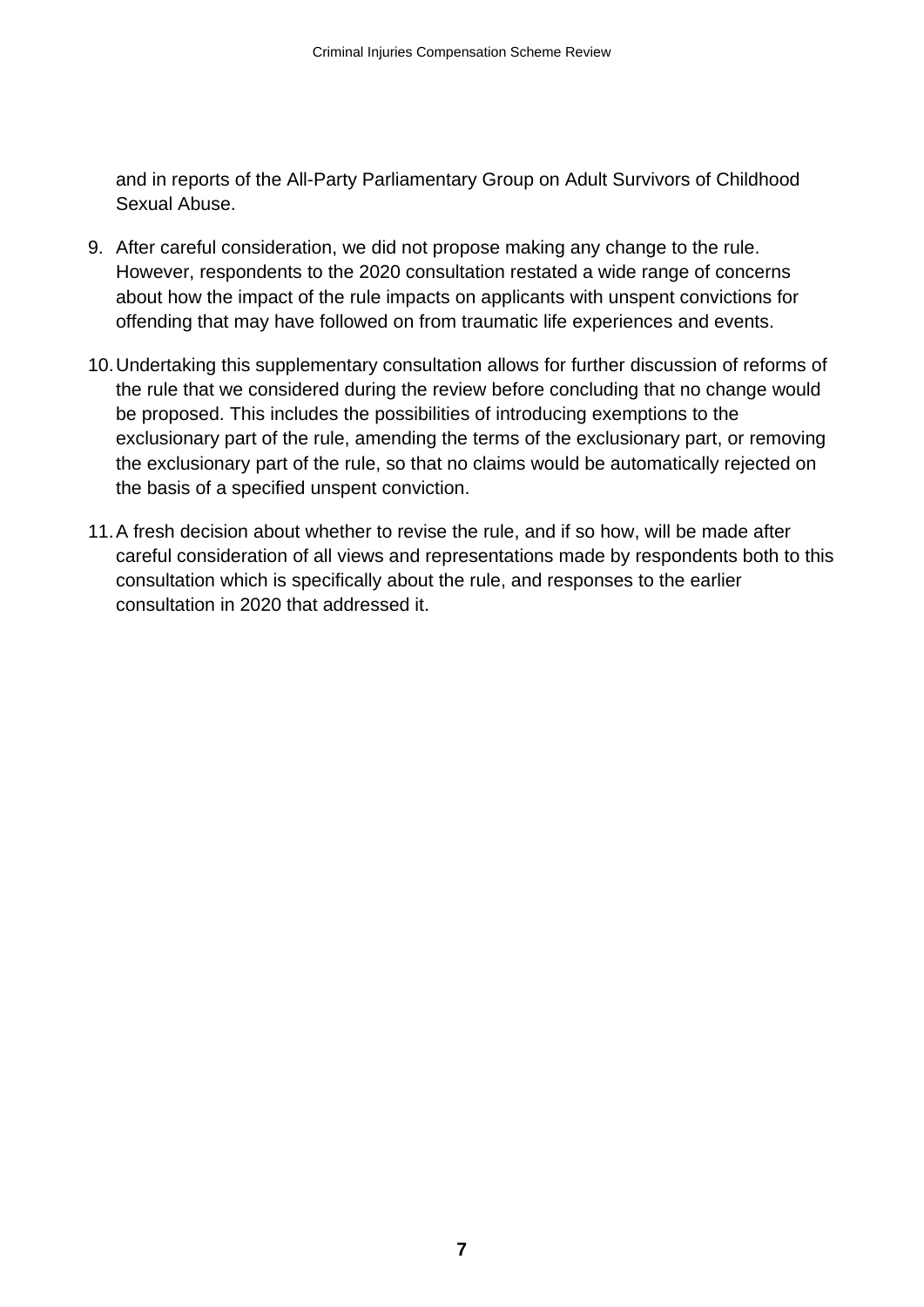## <span id="page-13-0"></span>**Introduction**

- 12.This paper sets out for consultation potential changes to the Scheme's so-called 'unspent convictions' rule, which prevents individuals who have committed serious illegal acts from benefitting from state-funded compensation.
- 13.The consultation is aimed at those within England, Wales and Scotland, reflecting the geographic scope of the Scheme. We are particularly interested in hearing from victims and survivors; victims' groups, services and charities; academics; representatives from the legal sector and professionals from across the criminal justice system. However, this list is not meant to be exhaustive or exclusive and responses are welcomed from anyone with an interest in or views on the subject covered by this paper.
- 14.A Welsh language consultation paper will be available shortly at [https://consult.justice.gov.uk/digital-communications/cics-review-supplementary](https://consult.justice.gov.uk/digital-communications/cics-review-supplementary-consultation)[consultation](https://consult.justice.gov.uk/digital-communications/cics-review-supplementary-consultation)
- 15.An Impact Assessment is attached. This indicates that victims of violent crime with unspent convictions and, where applicable, their qualifying relatives; those who represent or assist applicants including victims' charities and victims' services; CICA, MoJ, HMCTS and the Scottish Government are likely to be particularly affected by the potential reforms outlined in this consultation paper. Any changes to the rule would be likely to lead to additional costs to the CICA and HMCTS.
- 16.Comments on the Impact Assessment are very welcome.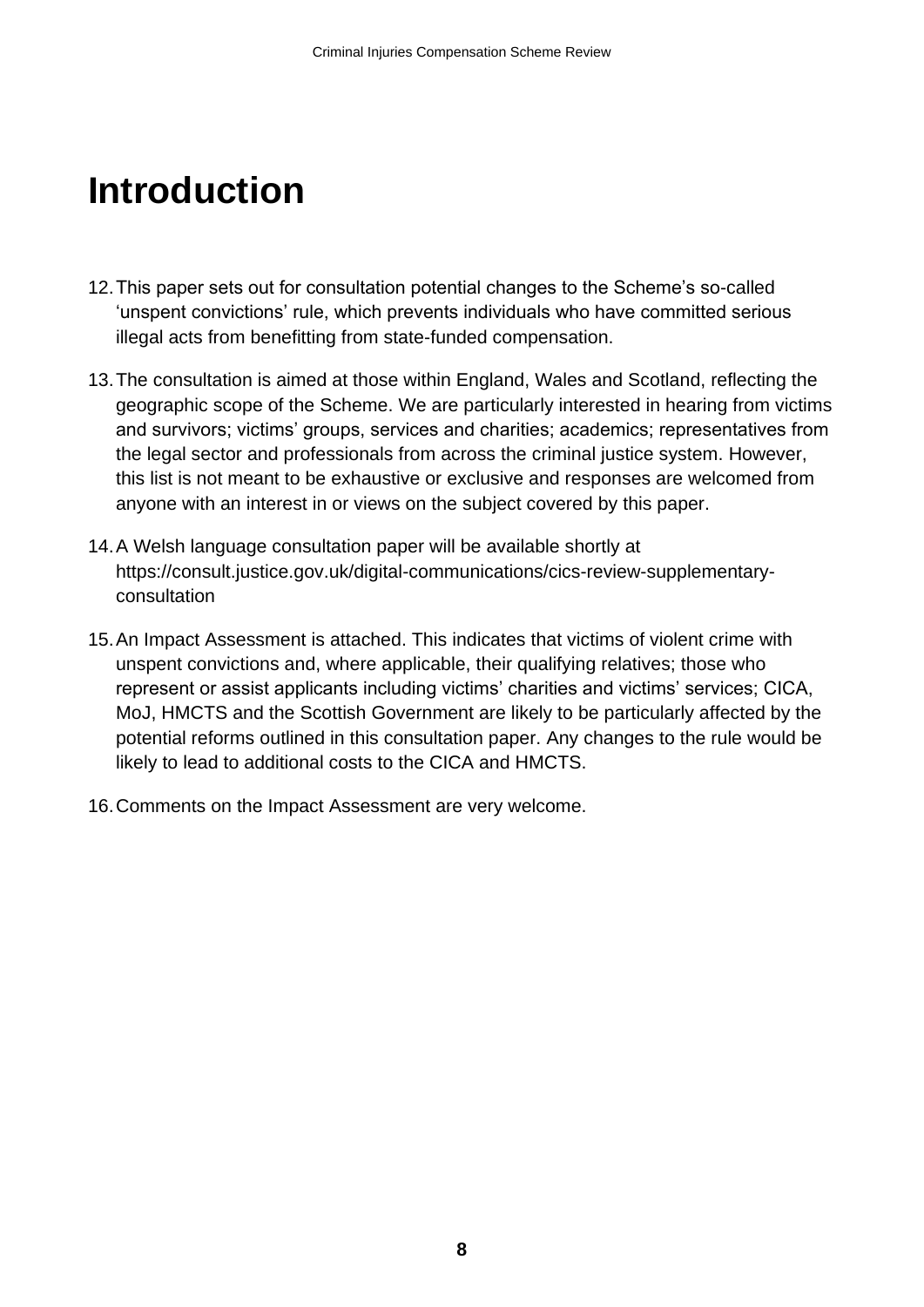## <span id="page-14-0"></span>**Background to this consultation**

- 17.The Scheme was previously reviewed in 2012, following which various changes were made including to the unspent convictions eligibility rule. Pursuant to the rule in the 2012 Scheme, an applicant is not eligible for compensation where they have an unspent conviction that has resulted in one or more of a number of specified custodial or community sentences. The rule is designed to prevent individuals who have committed serious illegal acts benefitting from state-funded compensation, to reflect the degree of harm done to others and the cost to society of offending behaviour.
- 18.In Schemes prior to 2012 the Criminal Injuries Compensation Authority (CICA) had discretion on a case-by-case basis to pay out awards for those with unspent convictions where there were exceptional reasons for an award not to be withheld or reduced. Discretion was retained in the current Scheme for some applicants with convictions where the sentence imposed was not one of those listed in Annex D, such as a discharge or financial penalty.
- 19.The cross-government Victims Strategy published on 10 September 2018 set out a criminal justice system-wide response to improving the support offered to victims of crime. In Chapter 1: "Overarching improvements to victims' experience", it was noted that the Scheme is one element of key legislation already in place to support victims, and that the challenge is to ensure that compensation keeps pace with the changing understanding of crime. It was acknowledged that the Independent Inquiry into Child Sexual Abuse (the Inquiry) had made a recommendation for changes to the rule for victims and survivors of sexual abuse.
- 20.In the Victims Strategy a commitment was made to review the Scheme. Specific issues to be considered in the review, including the unspent convictions rule, were set out in the Terms of Reference<sup>8</sup> published in December 2018. The Terms of Reference also said that the review would take full account of the findings of the Inquiry.
- 21.The review was carried out and is summarised in the Criminal Injuries Compensation Scheme Review 2020<sup>9</sup> consultation document. As noted in those paragraphs, the review was informed by a detailed analysis of approximately 75,000 claims received by the CICA between 1 January 2016 and 1 January 2019. The review took account of information and views of stakeholders and interested parties, and expressly considered the early findings of the Inquiry as well as reports of the Victims' Commissioner for

<sup>8</sup> Published December 2018, http://data.parliament.uk/DepositedPapers/Files/DEP2018- 1283/terms\_of\_reference\_CICS\_Review.pdf

<sup>9</sup> At paragraphs 7 to 16, Criminal Injuries Compensation Scheme Review 2020 - Ministry of Justice - Citizen Space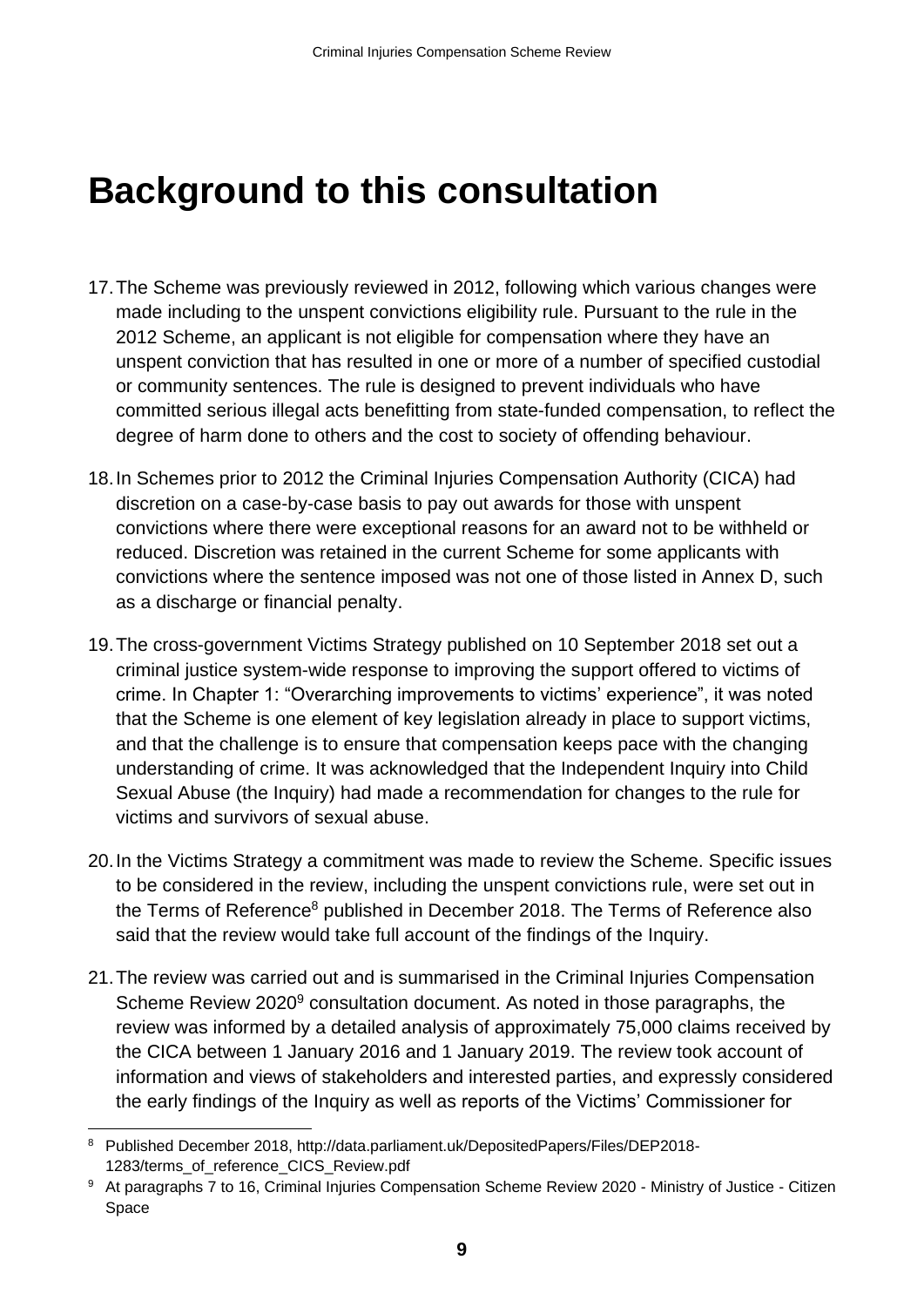England and Wales and the All-Party Parliamentary Group on Adult Survivors of Childhood Sexual Abuse.

- 22.In the consultation document we published our findings and conclusions across the wide range of topics considered as part of the review, and also set out proposals for reform. For each of the areas where change was proposed, the document outlined the current position and identified the case for change.
- 23.There was a section (paragraphs 100-106) that addressed in some detail the issue of unspent convictions and the exclusionary rule in respect of such convictions. The current rule and how it operates was explained, some of the difficulties of introducing and administering discretion as proposed by the Inquiry and others were examined, and a rationale was given for retaining the rule unchanged. That rationale was based on the conclusion that it was not possible to commit to making any change to the rule without introducing significant potential discrimination and operational challenge. No suggestion for change was advanced, and there was therefore no proposal on which to invite views. However, recognising that people may still wish to comment on the parts of the Scheme not the subject of proposals, the consultation document provided an opportunity for consultees to express views on any aspect of the Scheme; Question 17 asked, "Do you have any further comments on the Scheme?". The consultation opened on 16 July 2020 and closed on 9 October 2020. More than a quarter of the responses to the consultation made representations in relation to the unspent convictions rule. Some submissions were contained in narrative responses and some were made under Question 17.
- 24.In July 2021, in an appeal following judicial review proceedings challenging the lawfulness of the rule, the Supreme Court determined that the legislator is entitled to adopt a scheme, the object of which is to allocate limited resources to victims as an expression of public sympathy, which operates by clearly defined rules. The Court found that the unspent convictions rule in the 2012 Scheme is fair and proportionate, and that it is appropriate to lay down rules which will disqualify some applicants as opposed to allowing a general discretion. However, in August 2021 in separate proceedings the High Court declared that the terms of the Victims Strategy had created a legitimate expectation of consultation on revising the rule, and that this expectation had been breached by not asking a specific question on the matter in the consultation.
- 25.To comply with the order of the High Court we are now undertaking a further consultation which is solely concerned with whether the unspent convictions rule should be revised, in line with the recommendation made by the Inquiry or in some other way. As noted by the Supreme Court it is for Government and Parliament to set the policy and rules for determining entitlement to publicly-funded compensation, and a decision on whether changes to the rule should be made will only be taken after the consultation is complete.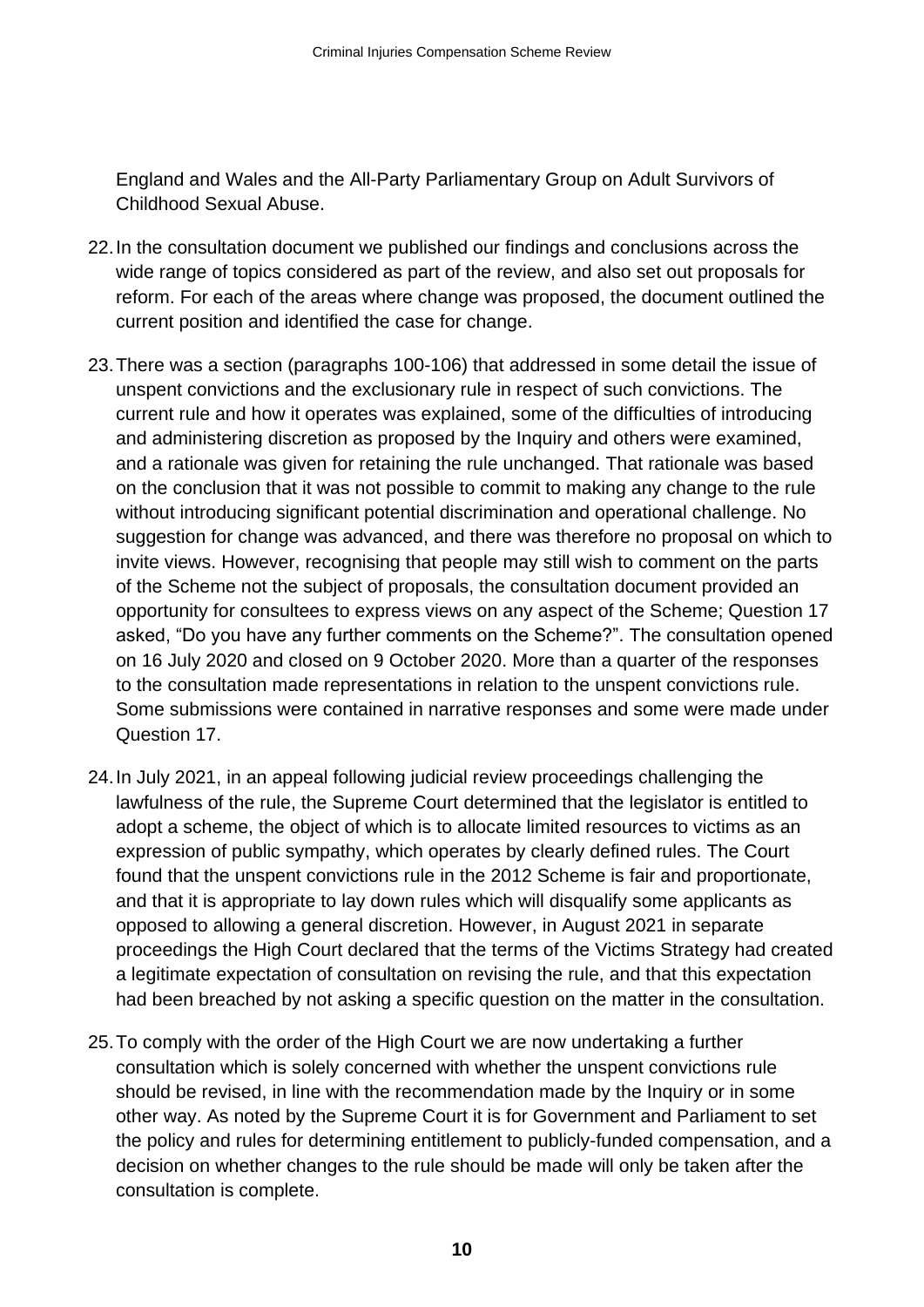## <span id="page-16-0"></span>**The unspent convictions rule: potential reforms**

## <span id="page-16-1"></span>**The rule and how it operates**

- 26.Unspent convictions may result in an applicant's compensation award being reduced or withheld depending on the sentence that has been imposed for the offence committed. The current rule, as it is framed in the 2012 Scheme, provides that an applicant is not eligible for compensation where they have an unspent conviction for an offence that has resulted in one of the custodial or community sentences listed in paragraph 3 of Annex D; this is known as the exclusionary rule. The exclusionary rule also applies to unspent convictions where sentences equivalent to those listed in Annex D were imposed in countries outside of Great Britain, and to applicants convicted of an offence after an application for compensation is made but before it is finally determined.
- 27.Before the change in 2012, the Criminal Injuries Compensation Authority (CICA) had discretion on a case-by-case basis, to pay out awards for those with unspent convictions where there were exceptional reasons for an award not to be withheld or reduced. This discretion still exists in relation to unspent convictions that resulted in a sentence not specified in the exclusionary rule in the 2012 Scheme.
- 28.The Schemes prior to 2012 did not prescribe how discretion was to be applied and the 2012 Scheme does not do so either. The CICA uses a points system, detailed in published guides, to make sure the approach taken is consistent. Points are based on the type and length of sentence imposed, and the time between the date of sentence and application for compensation. The number of points determines what percentage of an award will be withheld, and ten or more points will lead to a nil award. The system of applying points to unspent convictions in order to establish the appropriate level of reduction is discretionary. In applications where the points suggest a refusal, it is open to decision-makers to consider a range of factors set out in guidance and decide to make awards or make reduced awards where there are exceptional reasons.
- 29.For the 2020 consultation we provided evidence of how the rule in the 2012 Scheme has affected claims. The 3-year caseload data set<sup>10</sup> analysed as part of the review showed that in 8% of all rejected cases (approximately 3,500 out of 75,000 claims in the data set) the primary reason was that the applicant had an unspent conviction. From our analysis we learned that sexual injuries accounted for 25% of the resolved cases in the data set, and that of the cases rejected due to unspent convictions 12%

<sup>&</sup>lt;sup>10</sup> Approximately 75,000 claims received by the CICA between 1 January 2016 and 1 January 2019.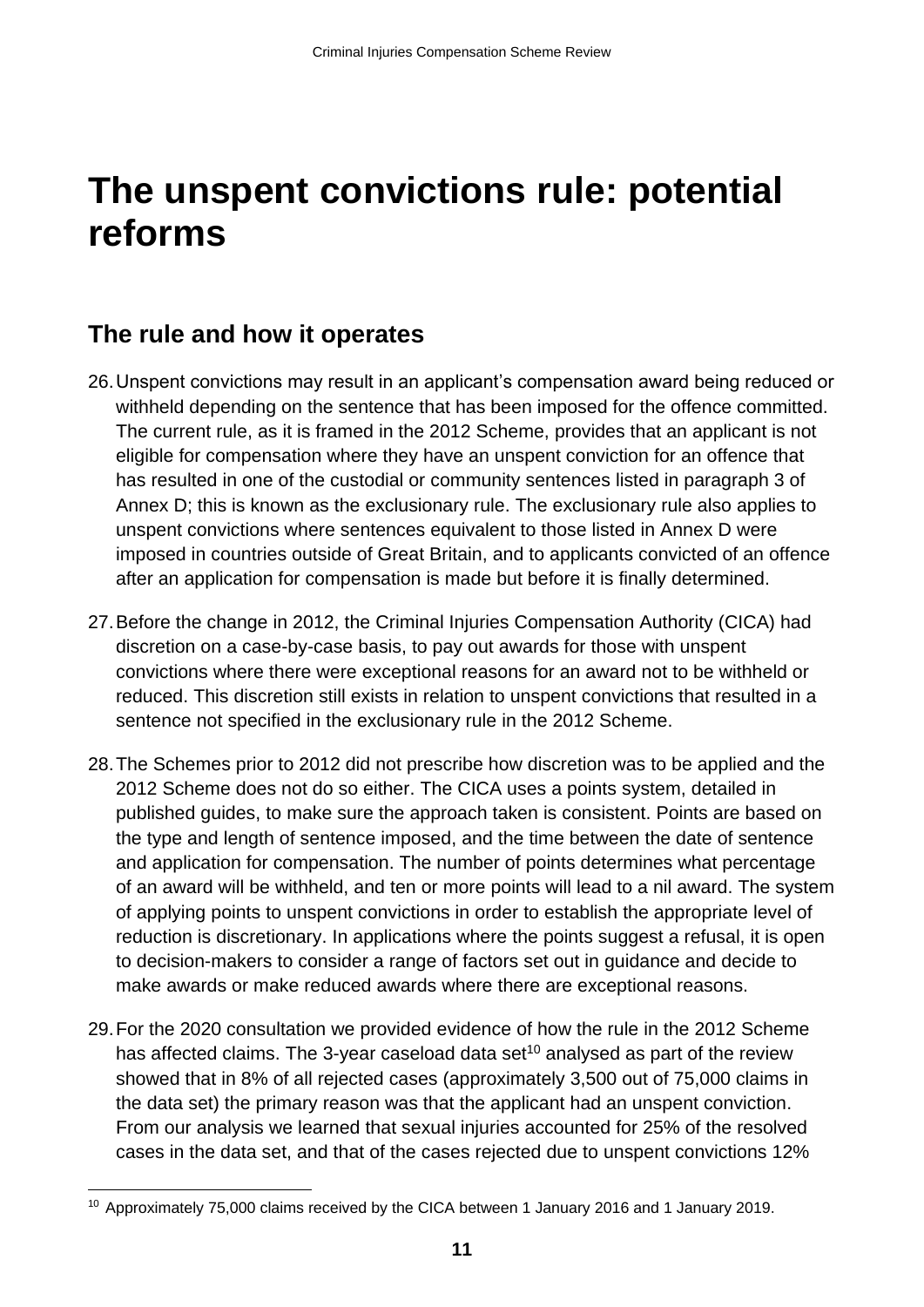were sexual assault cases. It also identified that the rate of rejections under the unspent convictions rule was significantly lower in sexual assault claims than in other types of case at 2.5%, compared with 13.3% in cases involving assault with a weapon, 5.4% in physical assault cases, and 3.7% for "other crime types".

### <span id="page-17-0"></span>**Calls for reform of the rule**

- 30.Since 2012 there have been varying calls for abolition of the rule or reform of it to reintroduce discretion. Sometimes the calls pertained to certain victim groups, such as victims of childhood sexual abuse,<sup>11</sup> other abuse, exploitation or coercive control,<sup>12</sup> while in others it was in connection with specific circumstances that may have surrounded the convictions, such as compulsion or childhood trauma. We summarised the key concerns of stakeholders about the rule and their calls for change at paragraph 103 of the 2020 consultation.
- 31.The recommendation of the Inquiry to revise the rule preceded the announcement of the review of the Scheme in the Victims' Strategy and added to the body of stakeholders lobbying for reform which continued to grow and develop. The Inquiry published an interim report,<sup>13</sup> which included a recommendation to revise the unspent convictions rule so that awards are not automatically rejected in circumstances where an applicant's criminal conviction is likely to be linked to their child sexual abuse, and that each case be considered on its merits. The Government response to that report (published in December 2018) confirmed that the review announced in the Victims Strategy would consider how the Scheme can better serve victims of child sexual abuse and would explore the recommendation made by the Inquiry.
- 32.The recommendation was made ahead of the Inquiry's detailed examination of the availability and accessibility of compensation and redress, under the Scheme and through other means, during its investigation into Accountability and Reparations; the Government is a core participant in this investigation strand and has endeavoured to assist the Inquiry through all of its stages. In public hearings (November 2018 to January 2019) the Inquiry heard from 40 witnesses, including Government officials, and it considered a wealth of information and evidence as it looked at where the experiences of and outcomes for victims of child sexual abuse may be made fairer and

<sup>11</sup> All-Party Parliamentary Group for Adult Survivors of Childhood Sexual Abuse report *Survivor's experience of court and applying for compensation*, October 2019 - https://www.appgsurvivorscsa.co.uk/courtcompensation

<sup>&</sup>lt;sup>12</sup> Compensation without re-traumatisation: The Victims' Commissioner's Review into Criminal Injuries Compensation, January 2019 - https://victimscommissioner.org.uk/published-reviews/compensationwithout-re-traumatisation-the-victims-commissioners-review-into-criminal-injuries-compensation/

<sup>13</sup> Interim Report of the Independent Inquiry into Child Sexual Abuse, section 5.2, April 2018 https://www.iicsa.org.uk/publications/inquiry/interim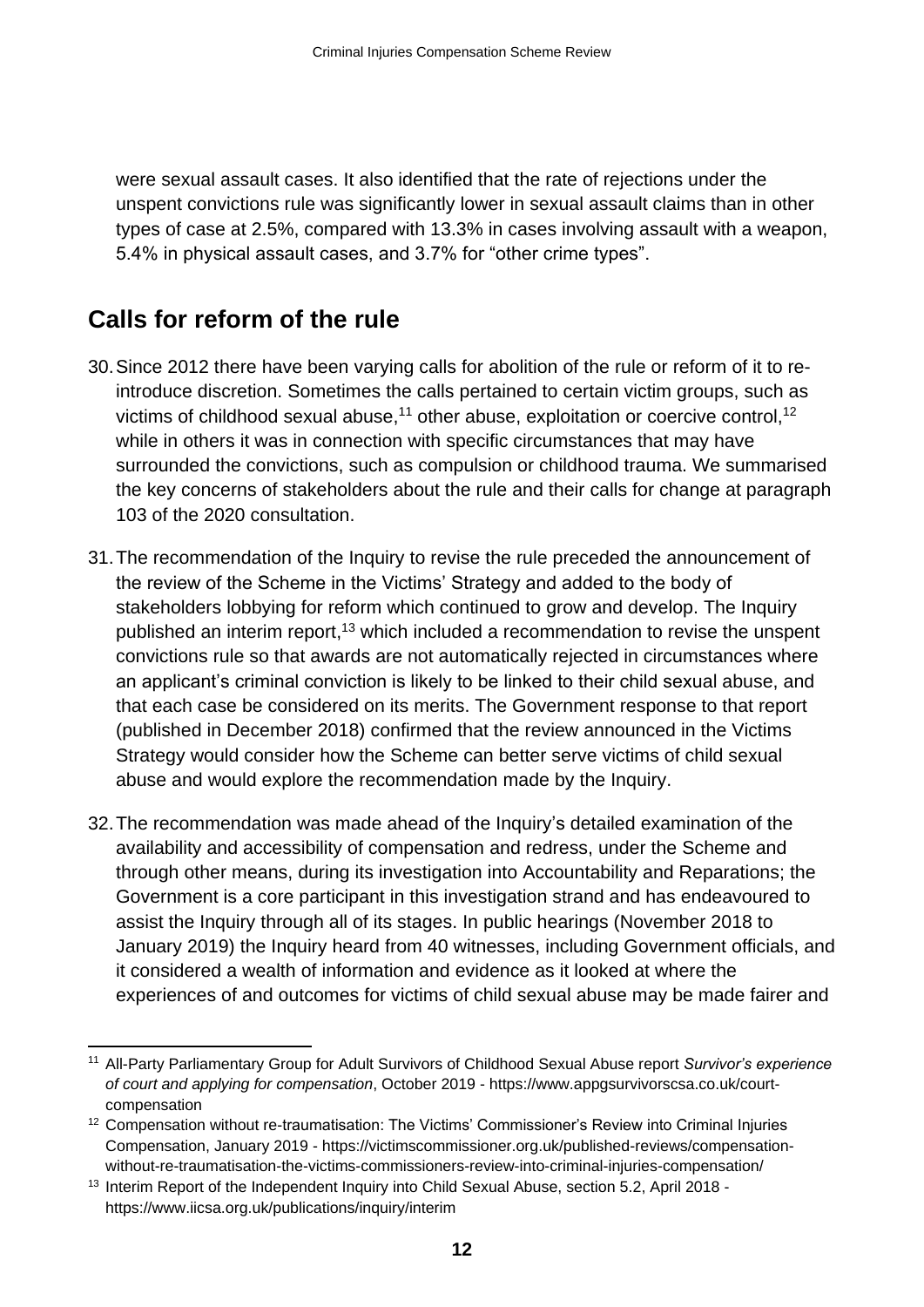more effective. The Inquiry's investigation report in September 2019 included testimony from victims affected by the rule and other requirements of the Scheme, but made no further recommendations about the Scheme. The Inquiry is continuing to explore the potential for a redress scheme to offer accountability and reparation to victims and survivors of child sexual abuse.

- 33.In addition to a range of other reports and representations from stakeholders about the rule that came both before and after the Inquiry's recommendation, we also have the benefit of responses to the consultation. A quarter of the respondents raised the unspent convictions rule either within the course of their general submissions or responses to other questions within the consultation, and/or specifically in response to Question 17 which asked, "Do you have any further comments on the Scheme?". The responses demonstrated the breadth of concerns about how the rule impacts on applicants, re-affirming and developing our understanding of the range of people it affects.
- 34.Amongst the responses, respondents supportive of reform called for either abolition of the rule or a return to discretion in some form, citing the alleged disproportionate impact of the rule on victims of abuse, exploitation, trafficking and other forms of coercive behaviour, as well as the cyclical effect of trauma resulting from being a victim of crime, and the use of coping mechanisms such as alcohol and drug dependency, on future criminal activity.
- 35.Arguments were also raised as to the alleged lack of proportionality with respect to the rule, from its failure to differentiate between those victims of serious crimes with unspent convictions for minor offences, and those who have been victims of minor crimes but have unspent convictions for serious crimes which they have committed themselves.
- 36.Many respondents specifically referred to correlations between victims of childhood sexual abuse and future criminal offending, with some highlighting that the rule disproportionately affects victims of sexual violence who are disproportionately women and girls. A number of respondents referred to a correlation between victims of crime who have sustained head and brain injuries and subsequent criminal offending. Several respondents raised the lack of discretion and capacity to consider mitigating circumstances with respect to victims of trafficking and modern slavery. The impact of the rule on victims who had committed offences due to mental health issues was also raised by some.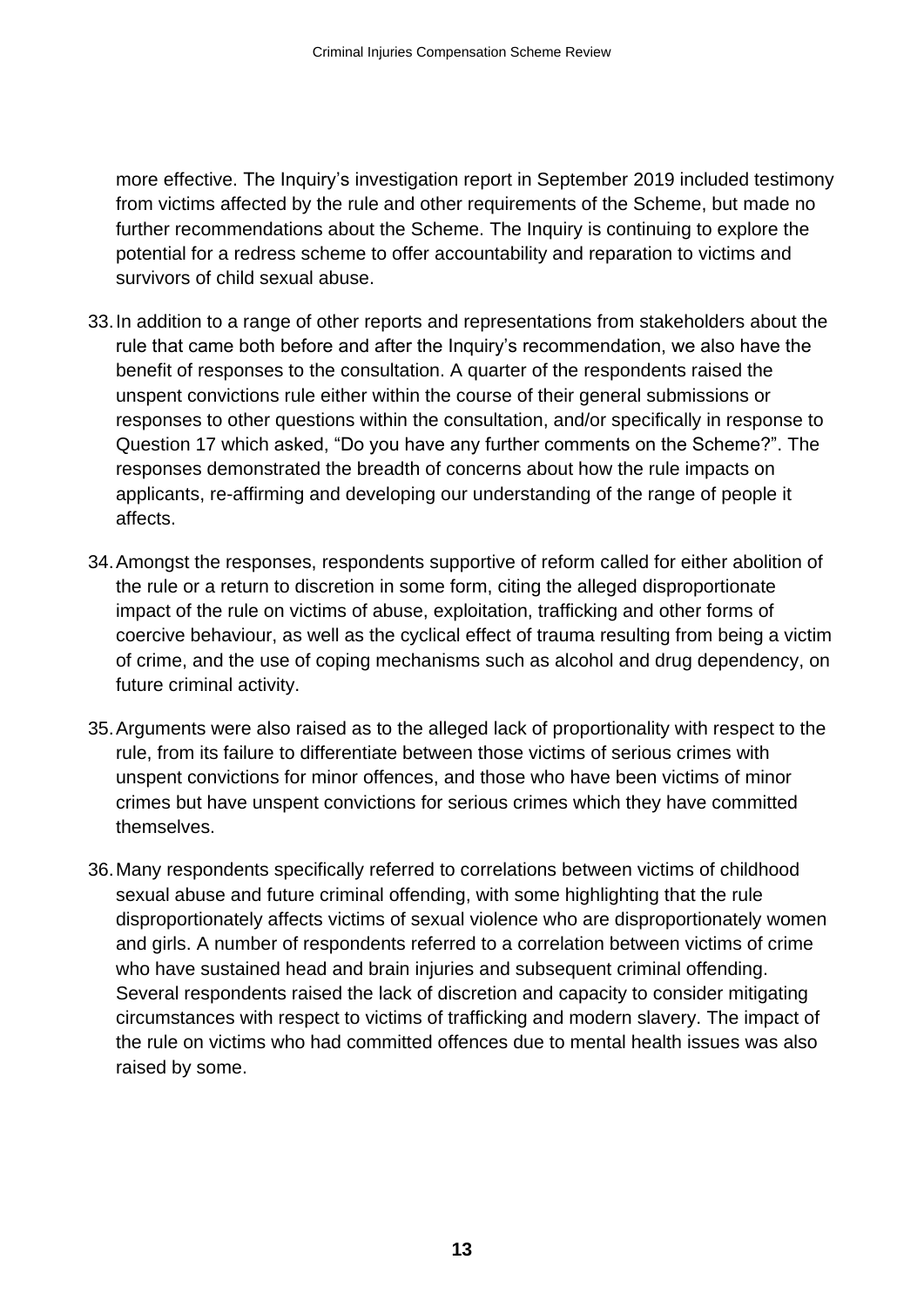## <span id="page-19-0"></span>**Potential reform of the unspent convictions rule**

- 37.At the time of the review and 2020 consultation the Court of Appeal, in the case that was subsequently considered by the Supreme Court,<sup>14</sup> had found that the 'unspent convictions' rule as amended in 2012 was lawful and that the rationale underlying it was also legally sound. The judgment also rejected the notion that vulnerability which leads to later offending should require any kind of special exemption from the rule, on the basis that the criminal justice system includes a number of measures to allow any vulnerability of victims to be taken into account at the time of prosecution and sentencing.
- 38.Proceeding from a position that the rule itself was lawful enabled us to focus on the concerns raised and calls for reform, and to look carefully at information and data to help us understand the type and scale of impacts it was having on claims. The concerns about the rule principally relate to the exclusionary part introduced in 2012. We do not have evidence or data about how the rule operated before the change in 2012, nor of how the discretion worked and the impact that it had on claims. However, the expectation in 2012 was that fewer claims would result in a payment or full payment being made as a result of the exclusion introduced.<sup>15</sup>
- 39.Whilst the evidence we had (described in paragraph 29 above) did not seem to support the contentions of stakeholders that the rule was adversely and disproportionately impacting some applicants, we understand that this is an emotive subject and cause for concern to those supporting and representing particular groups of victims. As part of our review careful consideration was given to a range of potential reforms, including changes recommended by stakeholders, to address the issues raised. These are discussed below and included:
	- introducing exemptions to the exclusionary part of the rule, such as by reference to specified classes of victims, so that not all claims are automatically rejected on the basis of a specified unspent conviction;
	- amending the terms of the exclusionary part of the rule by reference to the type of conviction included, to reduce the number of claims that would be automatically rejected on the basis of a specified unspent conviction;
	- removing the exclusionary part of the rule, so that no claims would be automatically rejected on the basis of a specified unspent conviction.
- 40.In considering potential reforms to all aspects of the Scheme, we judged it necessary and important to remain true to the key principles on which it was founded: that it is a universal Scheme that exists to support all eligible victims of violent crime who have

<sup>14</sup> R (A and B) v CICA [2018] 1 WLR 5361, July 2018

<sup>15</sup> Getting it right for victims and witnesses, Consultation Paper CP3/2012, January 2012, paragraph 208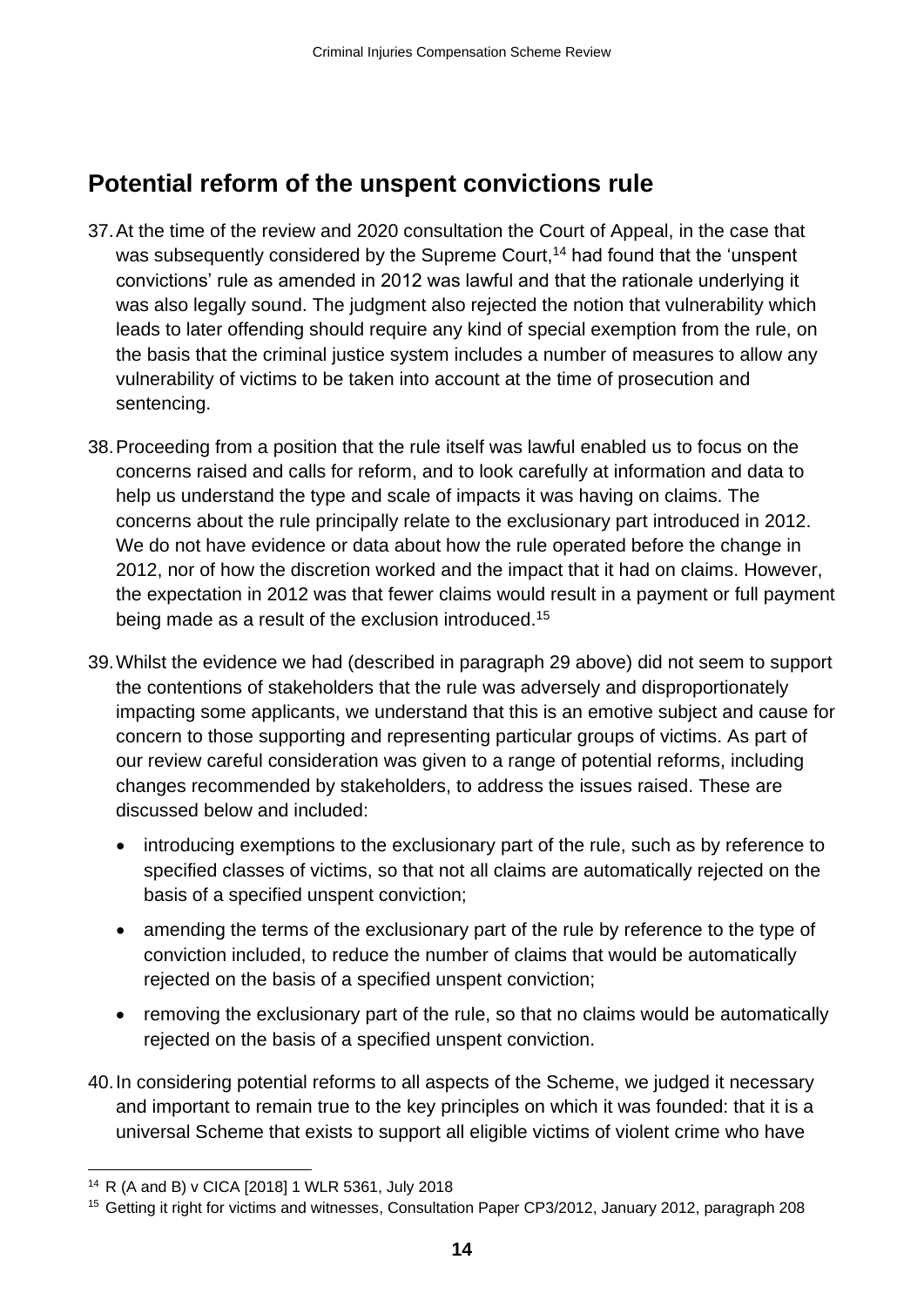suffered the most serious injuries, and that compensation is an important and public recognition of their suffering. These principles have helped ensure the long-term sustainability of the Scheme. Consistent with other eligibility rules and requirements, the current unspent convictions rule, including the exclusionary part, applies equally to all victims of violent crime applying to the Scheme.

41.In the impact assessment published with this consultation, we have assessed the impact of no change and of three approaches to reform the rule. For introducing exemptions to or amending the terms of the exclusionary part of the rule we have assessed the impacts of examples of changes that might be made. Further to the discussion that follows we invite views on each approach and on how the reforms could be operationalised.

#### *No change to the exclusionary part of the rule*

- 42.The aim of the rule is to limit eligibility for compensation, to reflect the degree of harm done to others and the cost to society of offending behaviour. It achieves this through a graduated approach to withholding or reducing awards based on the seriousness of the conviction, the circumstances of the offender and the applicable mitigation, all factors which would have been taken into account in the proceedings leading to the conviction and sentencing decision. The Supreme Court has determined<sup>16</sup> that it is appropriate to lay down rules as to the seriousness of offences which will disqualify possible claimants as opposed to allowing a general discretion to be applied in individual cases by claims officers. The Court said that the chosen approach has the considerable advantages of clarity and consistency.
- 43.We previously concluded that making any change to the rule would undermine the core principle that the Scheme is universal and works equally for all victims of violent crime, and would introduce potential discrimination if some applicants with unspent convictions were to be treated differently to others. We were also concerned that introducing discretion was likely to bring additional complexity to the decision-making process and operational challenges in acquiring information and evidence to support judgements being made. This would in turn increase the time it takes for decisions on eligibility to be made, with the potential to negatively affect all applicants. For these reasons no change remains an option.

#### **Question 1: What are your views about the exclusionary part of the rule being retained unchanged?**

<sup>16</sup> A and B v Criminal Injuries Compensation Authority and another [2021] UKSC 27, paragraph 90, July 2021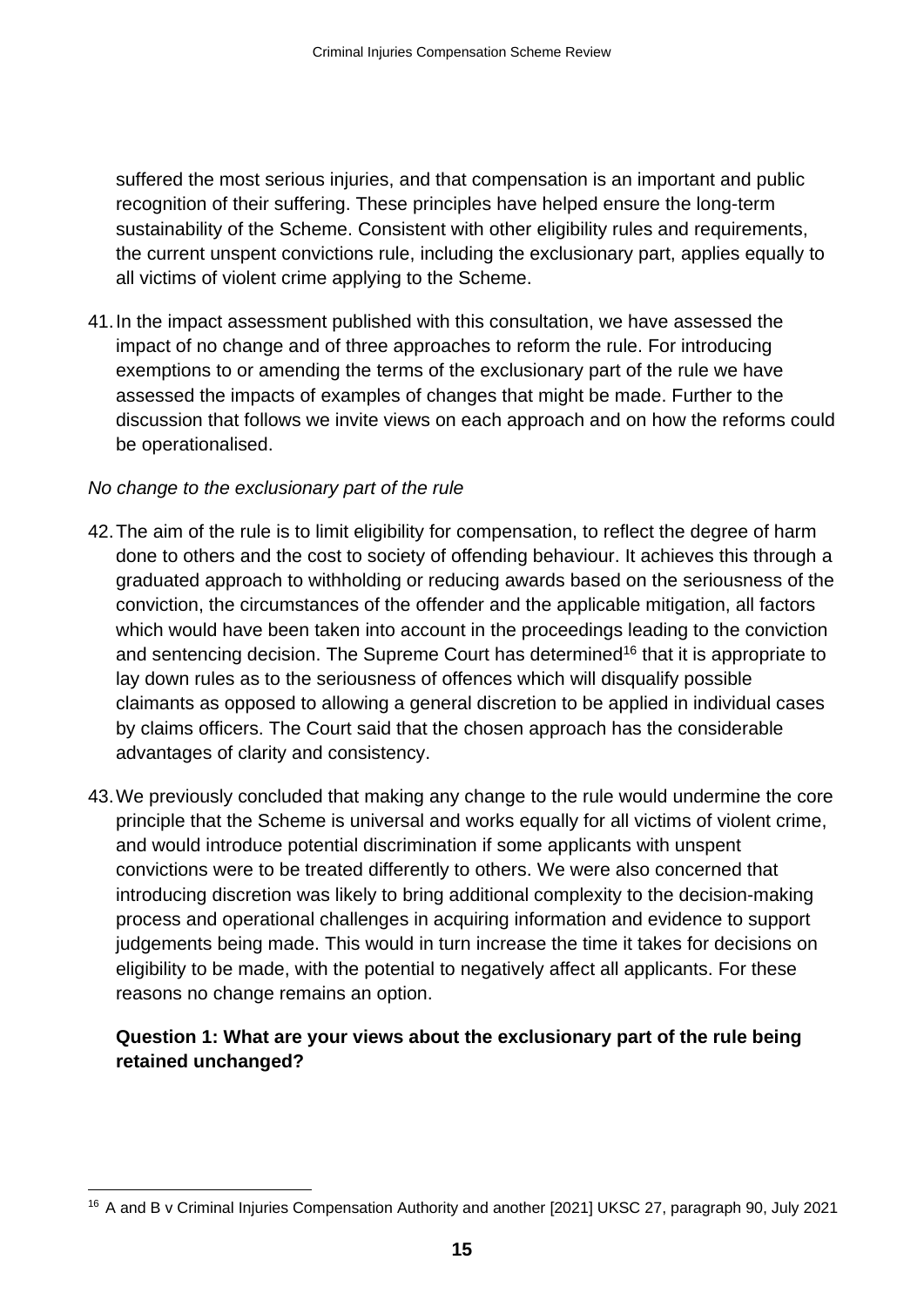#### *Introduce exemptions to the exclusionary part of the rule*

- 44.The recommendation of the Inquiry in 2018 was one of the first proposals for change to be made to the rule that would be applicable to claims made by a specific group of applicants, namely victims of childhood sexual abuse. The Inquiry called for the rule to be revised to allow for consideration in individual cases of whether there was some causative link between what the applicant had been a victim of as a child and the criminal offending that they themselves perpetrated. The All-Party Parliamentary Group for Adult Survivors of Childhood Sexual Abuse went further in 2019,<sup>17</sup> calling for the unspent convictions rule to be abolished for survivors of child sexual abuse. Some respondents to the 2020 consultation called for it not to be applied to victims of sexual violence or child sexual abuse.
- 45. In 2019 the then Victims' Commissioner for England and Wales continued the theme of proposing change to enable consideration of causal links in criminalising victims which would apply to certain applicant groups.<sup>18</sup> It was recommended that there should be greater discretion in the rule to enable consideration of the impact on the applicant of child sexual abuse and exploitation and child criminal exploitation, as well as other crimes involving coercive control. Three quarters of respondents who addressed the rule in responses to the 2020 consultation reiterated the impact of the exclusionary rule on victims of exploitation, trafficking and abuse, and called for a return to discretion in some form. It was argued that the Scheme should recognise that the trauma of abuse and exploitation and of adverse childhood experiences can lead to offending.
- 46.As noted in the 2020 consultation, other stakeholders had pointed to the fact that the exclusionary part of the rule did not allow for differentiation between people who had been forced to offend and those who had more agency over their actions, such that the rule may have a disproportionate impact on victims of trafficking or sexual exploitation. Others had highlighted (including in responses to the 2020 consultation) that the rule did not allow for account to be taken of personality changes caused by brain injury.
- 47.An important consideration is how to operationalise any exemption to the rule, and to ensure consistency of decision-making. The recommendation of the Inquiry did not go so far as to expressly consider whether the courts will have already taken background issues into account when sentencing offenders, or what evidence sources may be available to the CICA in order to exercise discretion effectively, potentially after considerable passage of time. In order for the CICA to establish any causal links between the exploitation or abuse that the applicant had suffered and the offence they

<sup>17</sup> Survivor's experience of court and applying for compensation report, October 2019 https://www.appgsurvivorscsa.co.uk/court-compensation

<sup>&</sup>lt;sup>18</sup> Compensation without re-traumatisation: The Victims' Commissioner's Review into Criminal Injuries Compensation, January 2019 – http://victimscommissioner.org.uk/published-reviews/compensationwithout-re-traumatisation-the-victims-commissioners-review-into-criminal-injuries-compensation/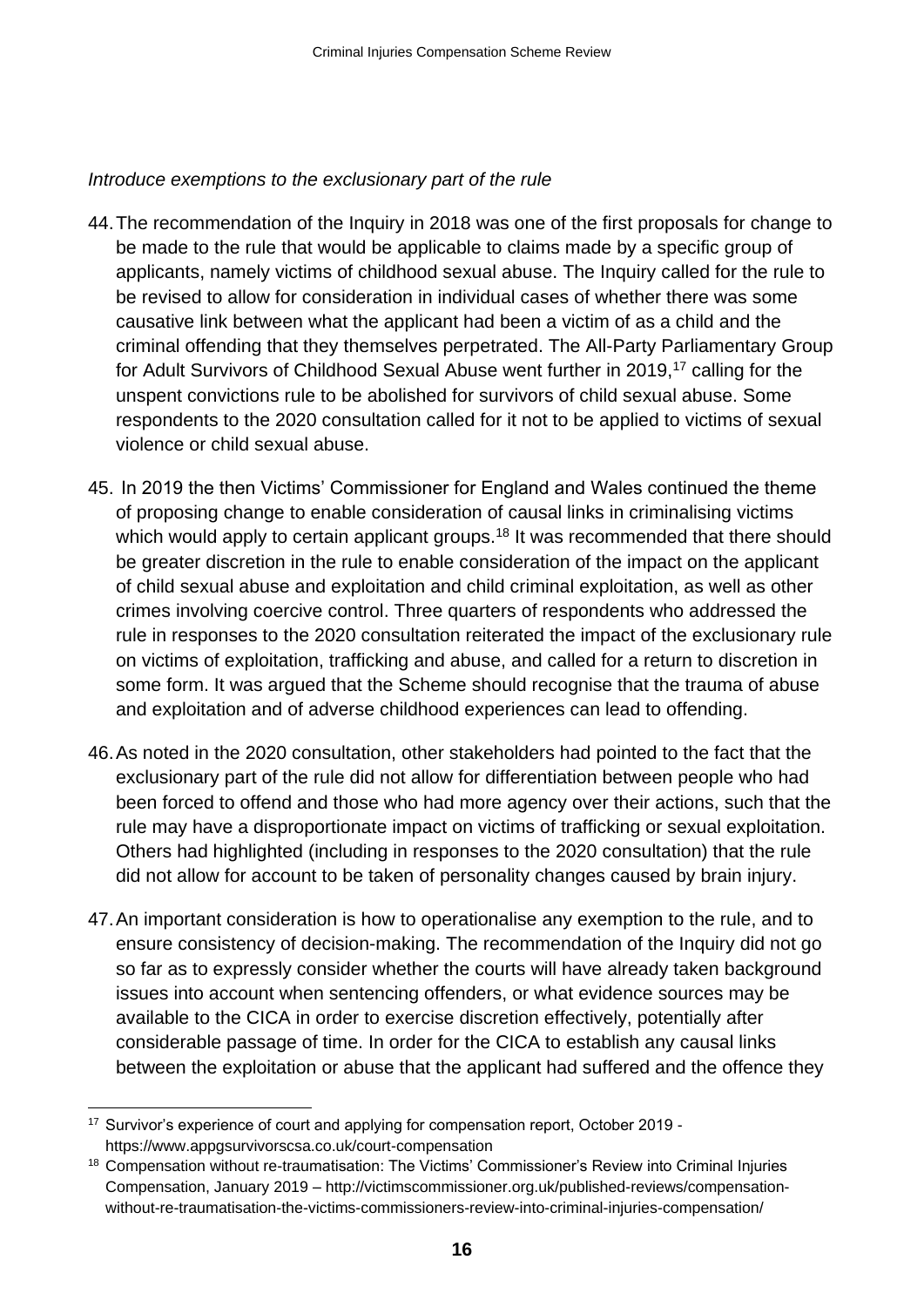committed, or to demonstrate that an applicant was compelled to offend, it would need to acquire detailed evidence and information from the applicant as well as from the police and other agencies. Seeking this information would potentially cause upset and distress to applicants, and would inevitably delay the decision-making process for everyone applying to the Scheme. Depending on how the exemptions are framed, exercising discretion in the ways suggested would also require the CICA's decisionmakers to make complex and quasi-judicial judgements, including about cause and effect as well as about matters that will have already been taken into account by a court when imposing the sentence for the convictions that are unspent. This raises the risk of inconsistency which may in turn lead to reviews and appeals of decisions.

48.The concerns could be addressed through introduction of discretion only for certain victim groups or for convictions incurred under specific circumstances. This could be achieved by carving out exemptions to the existing exclusionary rule, which currently applies in the same way to all victims of violent crime applying to the Scheme. Based on what we know from the data set about applications for sexual assault and the number refused due to the rule, the number of applicants who would benefit from a specific exemption such as that proposed by the Inquiry would be limited. This should be balanced against the risk that an approach which provides special exemption for some, but not all, vulnerabilities which lead to later offending may create unfairness and discrimination. This is because applicants with unspent convictions that do not fall within the exemptions or do not benefit from the discretion could argue that they were being treated less favourably than those who do. It is also possible that an approach which introduces discretion for some would also potentially bring applicants who have committed serious and undesirable offences into eligibility, unless specific offences were explicitly excluded as part of the exemption.

**Question 2: What are your views on the recommendation of the Independent Inquiry into Child Sexual Abuse that the unspent convictions rule be revised so that awards are not automatically rejected in circumstances where an applicant's criminal conviction is likely to be linked to their child sexual abuse, and that each case be considered on its merits?**

**Question 3: Do you consider that exemptions should be considered only for some applicants? If so, what should the basis of the exemptions be and when should discretion be available?** 

**Question 4: What are your views about any exemptions and guidance on exercising discretion being set out in the Scheme?**

#### *Amend the terms of the exclusionary part of the rule*

49.The exclusionary part of the rule in the 2012 Scheme precludes applicants who have an unspent conviction for which a community or custodial sentence was imposed from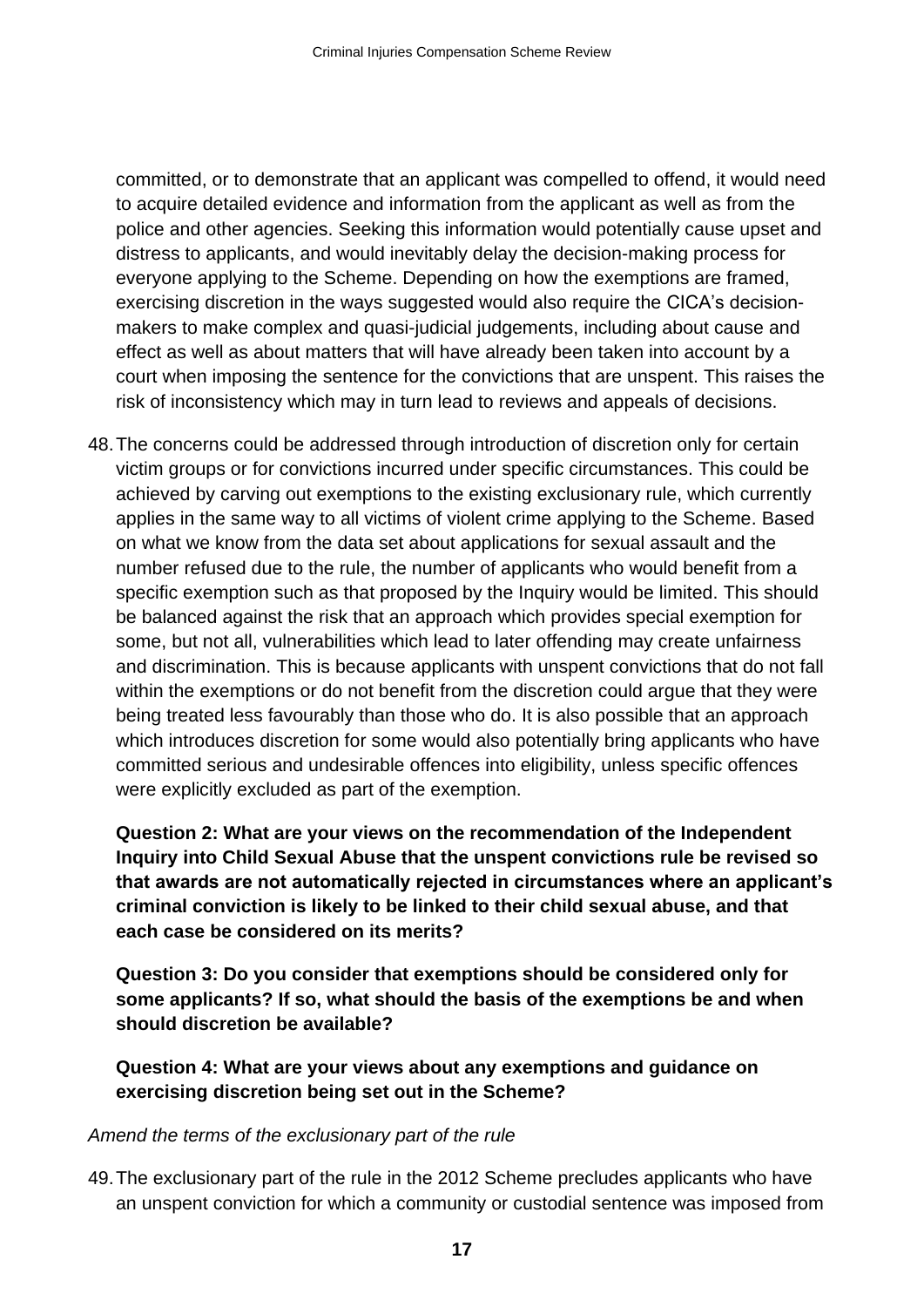receiving a compensation payment. One potential reform would be to change the parameters of the exclusion, such as by removing non-custodial sentences. We were not able to assess the potential effect and impact of such a change as our caseload dataset does not record the type of sentence that caused a claim to be rejected due to an unspent conviction.

- 50.In 2012 when the exclusionary part of the rule was first introduced, the Government's favoured proposal had been to exclude all applicants with an unspent conviction. Having reviewed consultation responses and considered again the proportionality of that approach, the exclusion was drawn more narrowly, but Government asserted its strong belief that any applicant who has an unspent conviction which resulted in a custodial sentence or community order should not be able to benefit from the Scheme under any circumstances.<sup>19</sup> This rationale is reflected in the graduated approach to withholding or reducing awards in the 2012 Scheme which is based on the seriousness of unspent convictions as reflected by the sentence imposed. The seriousness of an offence is determined by looking at the harm caused or intended to be caused, and the blameworthiness (culpability) of the offender. The sentence imposed will always depend on the facts of the individual case, and the thresholds ensure that community and, in particular, custodial sentences are reserved for the most serious offences.
- 51.Removing some unspent convictions from the exclusion would render them subject to the provision in the Scheme<sup>20</sup> under which an award will be withheld or reduced unless there are exceptional reasons not to. The Scheme does not prescribe how the discretion should be exercised, nor what should or should not be taken into consideration. The CICA uses a points system to assess the extent to which an unspent conviction may count in terms of an award being made or reduced. The system is based on the type and/or length of the sentence imposed and the time between the date of the sentence and date on which an application for compensation is received. Prior to the 2012 Scheme this system was applied to all unspent convictions, and from commencement of the 2012 Scheme to those unspent convictions not specified in the exclusionary part of the rule.

#### **Question 5: What are your views on amending the exclusionary part of the rule to reduce the number of claims that would be automatically rejected on the basis of a specified unspent conviction?**

**Question 6: What are your views about guidance on exercising discretion being set out in the Scheme?**

<sup>&</sup>lt;sup>19</sup> Getting it right for victims and witnesses: the Government response, July 2012, paragraph 180

<sup>&</sup>lt;sup>20</sup> Paragraph 4 of Annex D of the 2012 Scheme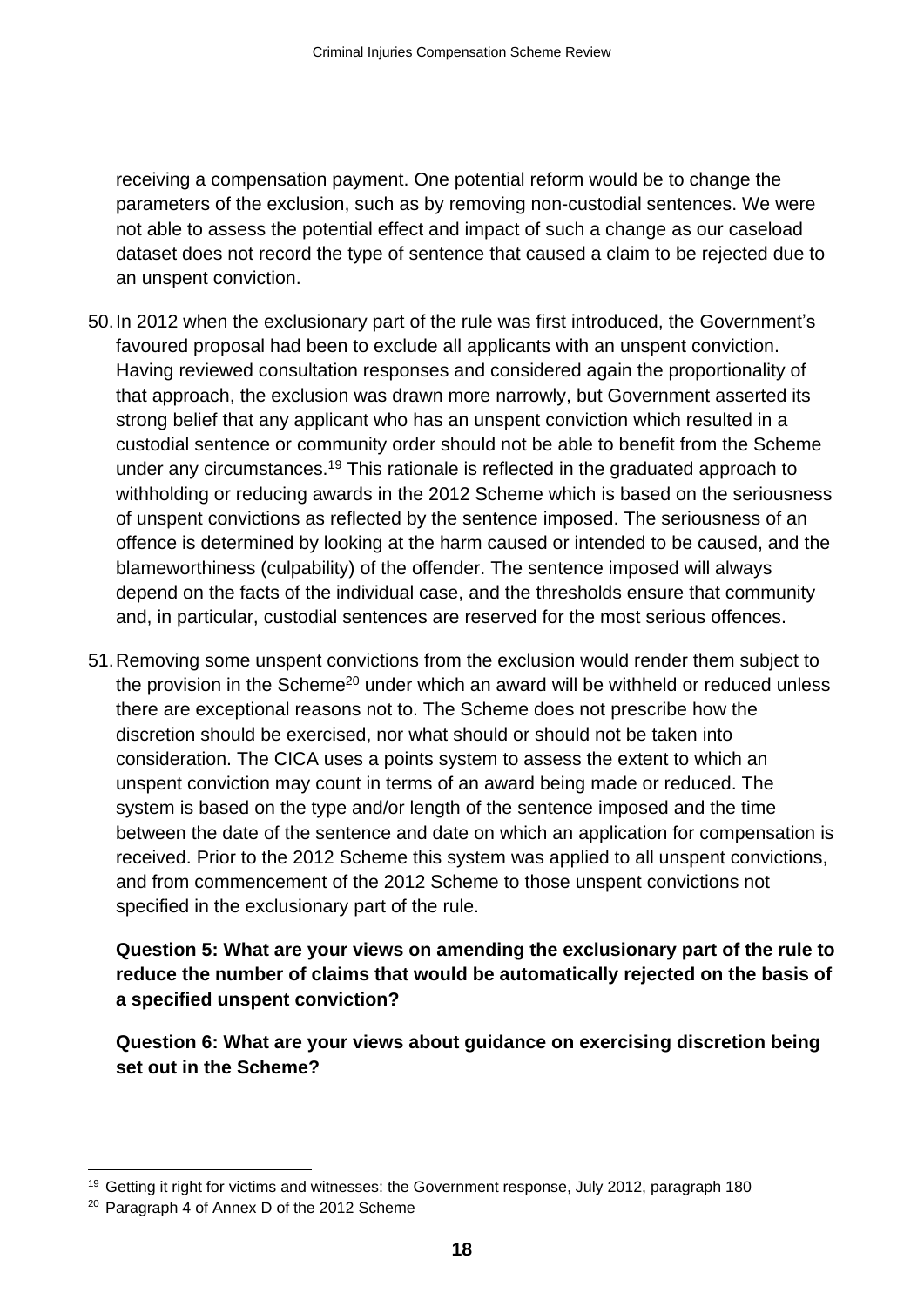#### *Remove the exclusionary part of the rule*

- 52.The most straightforward reform would be to return to a rule that allows, in all cases, a discretion as to whether and to what extent to reduce compensation in the case of an applicant with unspent criminal convictions. This would be achieved by removing the exclusionary part of the rule introduced in the 2012 Scheme and returning to the position that all unspent convictions would be subject to the discretionary provision that an award would be withheld or reduced unless there were exceptional reasons not to.
- 53.This is an option that was considered during the review. It was however concluded that to go down this route would require Government to reverse the principles and rationale that underpin the exclusion established in 2012. Careful consideration was given to the impact that the exclusion had had on claims, including whether and to what extent it had worked as intended and expected, and to the potential financial consequences of returning to a fully discretionary rule. The conclusion reached at the time was that the exclusionary part of the rule was the right approach to take to reflect the costs to society and the state from serious offending.
- 54.As noted above (at paragraph 28), the Scheme does not prescribe how the discretion should be exercised, nor what should or should not be taken into consideration; the CICA uses a points system to make decisions alongside guidance it has developed. We considered two approaches as regards framing the discretion to be applied to all unspent convictions if the exclusion was removed; to leave discretion at large or alternatively to circumscribe the way in which discretion should be operated.
- 55.Under the 2008 Scheme discretion was left at large in that nothing was set out within the Scheme. The CICA adopted a policy describing the approach that would generally be taken, in the form of a points score. While the approach is contained in guides to Schemes issued by the CICA<sup>21</sup> it does not provide details of what will or will not be taken into account, and what weight to attach to specific factors in determining whether an award should be reduced or withheld due to unspent convictions. The breadth of the discretion means that consistency in decision-making at first instance and on review by the CICA cannot be ensured, and the approach taken by the CICA does not bind Tribunals dealing with appeals which may take a wider range of factors into account. The downsides include delay and uncertainty for applicants, and additional costs for CICA in managing cases to a final conclusion.
- 56.An alternative and more transparent method, and one which would promote fairness and consistency in decision-making, would be to define the approach to be taken within the Scheme. The points system used by the CICA for the 2008 Scheme is a potential

 $21$  For example see paragraph 15 and Appendix 5 of the external guide to the 2008 Scheme https://assets.publishing.service.gov.uk/government/uploads/system/uploads/attachment\_data/file/717272 /criminal-injuries-compensation-scheme-2008-eng.pdf.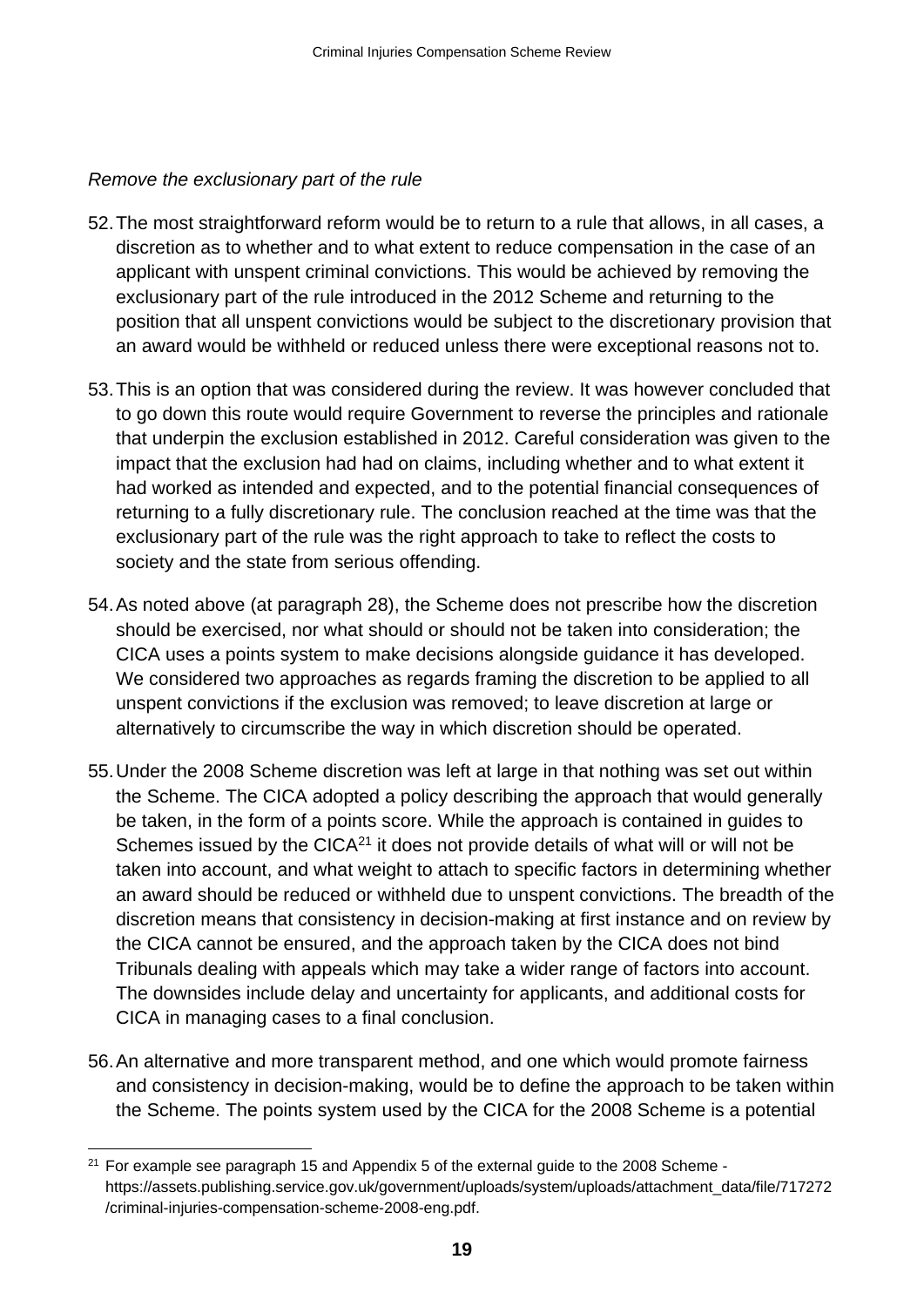model; it would set out the starting point as regards how convictions will be treated based on the sentence imposed. Additionally, consideration could be given to stating what can and cannot be taken into account in terms of 'exceptional reasons' not to reduce or withhold an award, and to making clear where the evidential burden lies and to whom it falls.

57.This would provide certainty, benefitting applicants by helping them understand how the system will work, and helping CICA decision-makers to make fair and robust decisions that are less susceptible to reviews and appeals.

#### **Question 7: What are your views about removing the exclusionary part of the rule?**

**Question 8: What are your views about defining in the Scheme how discretion should be exercised?**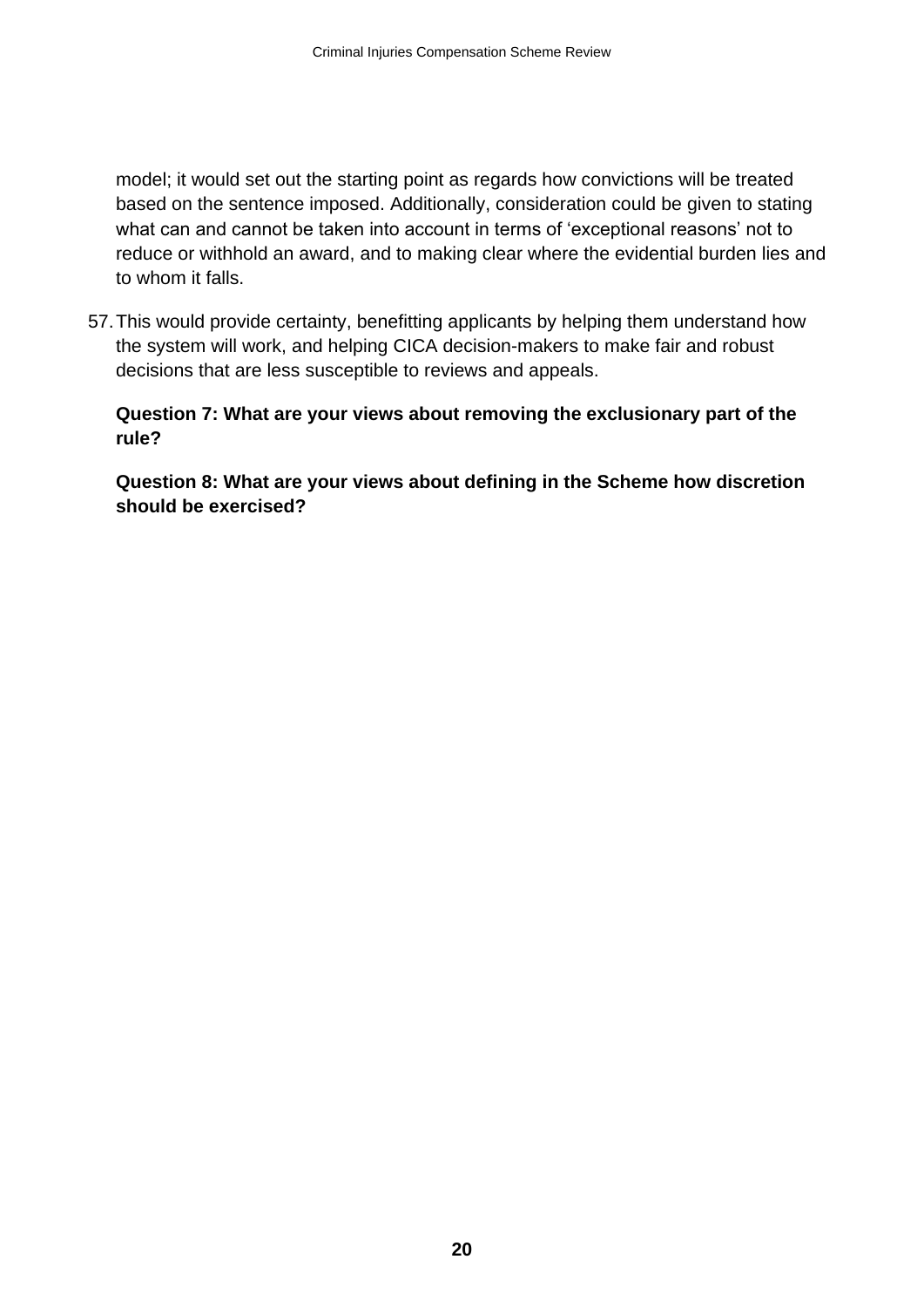## <span id="page-26-0"></span>**Questionnaire**

We would welcome responses to the following questions set out in this consultation paper.

### <span id="page-26-1"></span>**The unspent convictions rule**

- **1. What are your views about the exclusionary part of the rule being retained unchanged?**
- **2. What are your views on the recommendation of the Independent Inquiry into Child Sexual Abuse that the unspent convictions rule be revised so that awards are not automatically rejected in circumstances where an applicant's criminal conviction is likely to be linked to their child sexual abuse, and that each case be considered on its merits?**
- **3. Do you consider that exemptions should be considered only for some applicants? If so, what should the basis of the exemptions be and when should discretion be available?**
- **4. What are your views about any exemption and guidance on exercising discretion being set out in the Scheme?**
- **5. What are your views on amending the exclusionary part of the rule to reduce the number of claims that would be automatically rejected on the basis of a specified unspent conviction?**
- **6. What are your views about guidance on exercising discretion being set out in the Scheme?**
- **7. What are your views about removing the exclusionary part of the rule?**
- **8. What are your views about defining in the Scheme how discretion should be exercised?**

#### **Equalities**

**9. Do you agree that we have correctly identified the range and extent of the equalities impacts for no change and each of the potential reforms set out in this consultation (Annex A)? Please give reasons and supply evidence of further equalities impacts as appropriate.** 

**Thank you for participating in this consultation exercise.**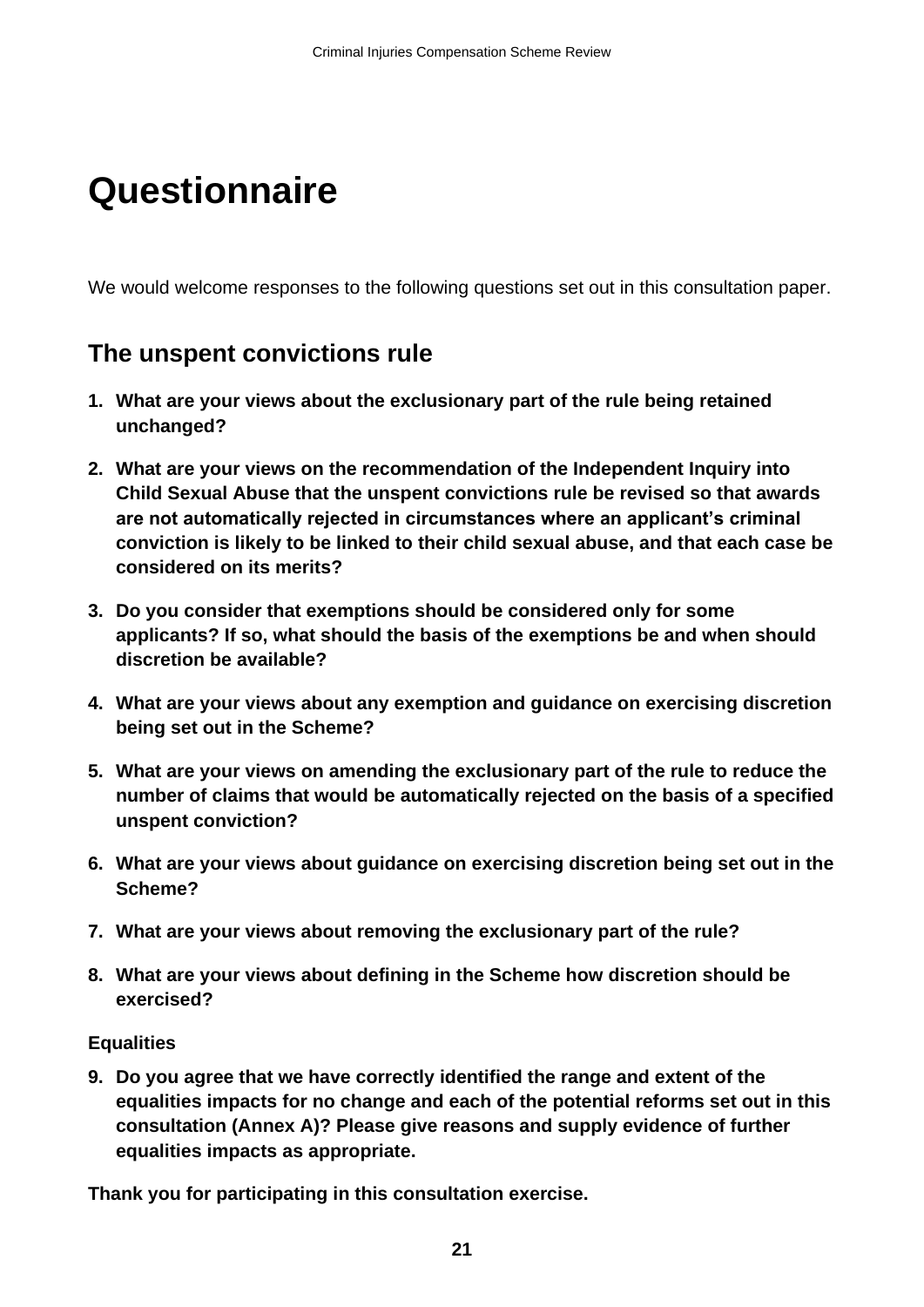## <span id="page-27-0"></span>**About you**

Please use this section to tell us about yourself

| <b>Full name</b>                                                                                                       |                   |
|------------------------------------------------------------------------------------------------------------------------|-------------------|
| Job title or capacity in which you are<br>responding to this consultation exercise<br>(e.g. member of the public etc.) |                   |
| <b>Date</b>                                                                                                            |                   |
| <b>Company name/organisation</b><br>(if applicable):                                                                   |                   |
| <b>Address</b>                                                                                                         |                   |
|                                                                                                                        |                   |
| <b>Postcode</b>                                                                                                        |                   |
| If you would like us to acknowledge<br>receipt of your response, please tick<br>this box                               | (please tick box) |
| Address to which the acknowledgement<br>should be sent, if different from above                                        |                   |

**If you are a representative of a group**, please tell us the name of the group and give a summary of the people or organisations that you represent.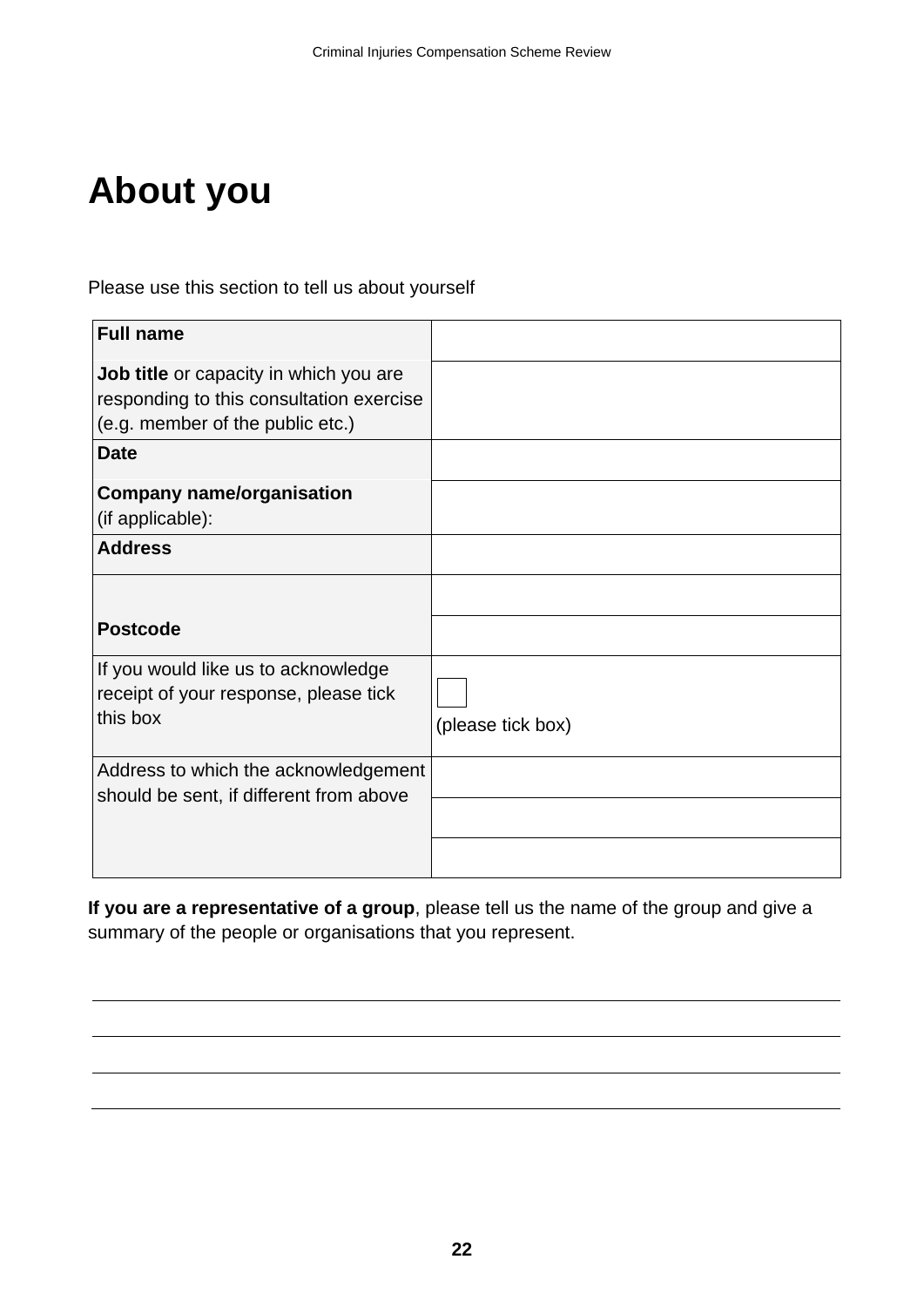## <span id="page-28-0"></span>**Contact details/How to respond**

Please send your response by 5 August 2022 to:

Vulnerability Policy Unit Victims and Vulnerability Policy Directorate Ministry of Justice 7<sup>th</sup> Floor 102 Petty France London SW1H 9AJ

Email: cics-review@justice.gov.uk

#### <span id="page-28-1"></span>**Complaints or comments**

If you have any complaints or comments about the consultation process you should contact the Ministry of Justice at the above address.

## <span id="page-28-2"></span>**Extra copies**

Further paper copies of this consultation can be obtained from this address and it is also available on-line at [https://consult.justice.gov.uk/.](https://consult.justice.gov.uk/)

Alternative format versions of this publication can be requested from cics-review@justice.gov.uk.

#### <span id="page-28-3"></span>**Publication of response**

A paper summarising the responses to this consultation will be published in Autumn 2022. The response paper will be available on-line at [https://consult.justice.gov.uk/.](https://consult.justice.gov.uk/)

#### <span id="page-28-4"></span>**Representative groups**

Representative groups are asked to give a summary of the people and organisations they represent when they respond.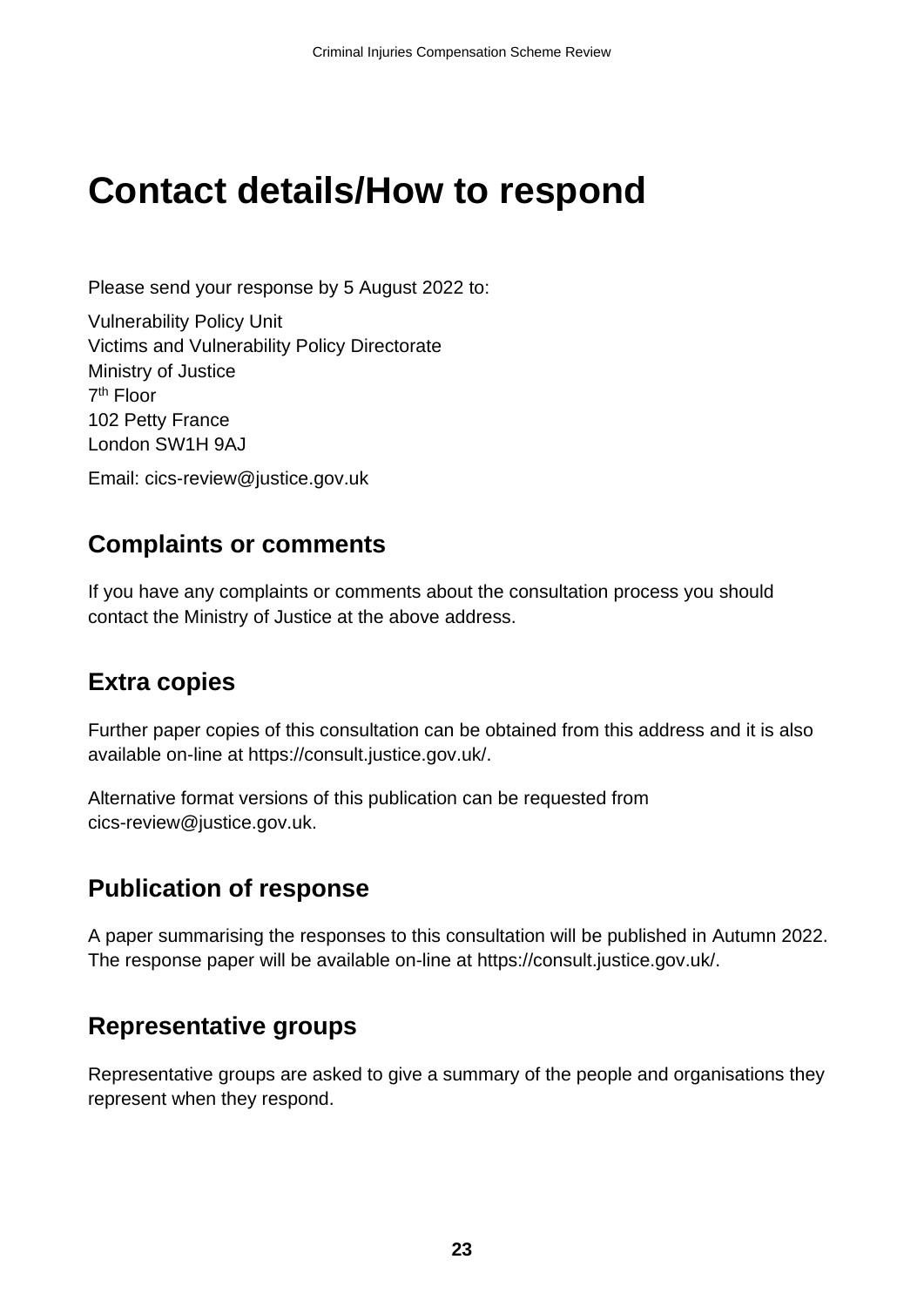## <span id="page-29-0"></span>**Confidentiality**

By responding to this consultation, you acknowledge that your response, along with your name/corporate identity will be made public when the Department publishes a response to the consultation in accordance with the access to information regimes (these are primarily the Freedom of information Act 2000 (FOIA), the Data Protection Act 2018 (DPA), the UK General Data Protection Regulation (UK GDPR) and the Environmental Information Regulations 2004).

Government considers it important in the interests of transparency that the public can see who has responded to Government consultations and what their views are. Further, the Department may choose not to remove your name/details from your response at a later date, for example, if you change your mind or seek to be 'forgotten' under data protection legislation, if Department considers that it remains in the public interest for those details to be publicly available. If you do not wish your name/corporate identity to be made public in this way then you are advised to provide a response in an anonymous fashion (for example 'local business owner', 'member of public'). Alternatively, you may choose not to respond.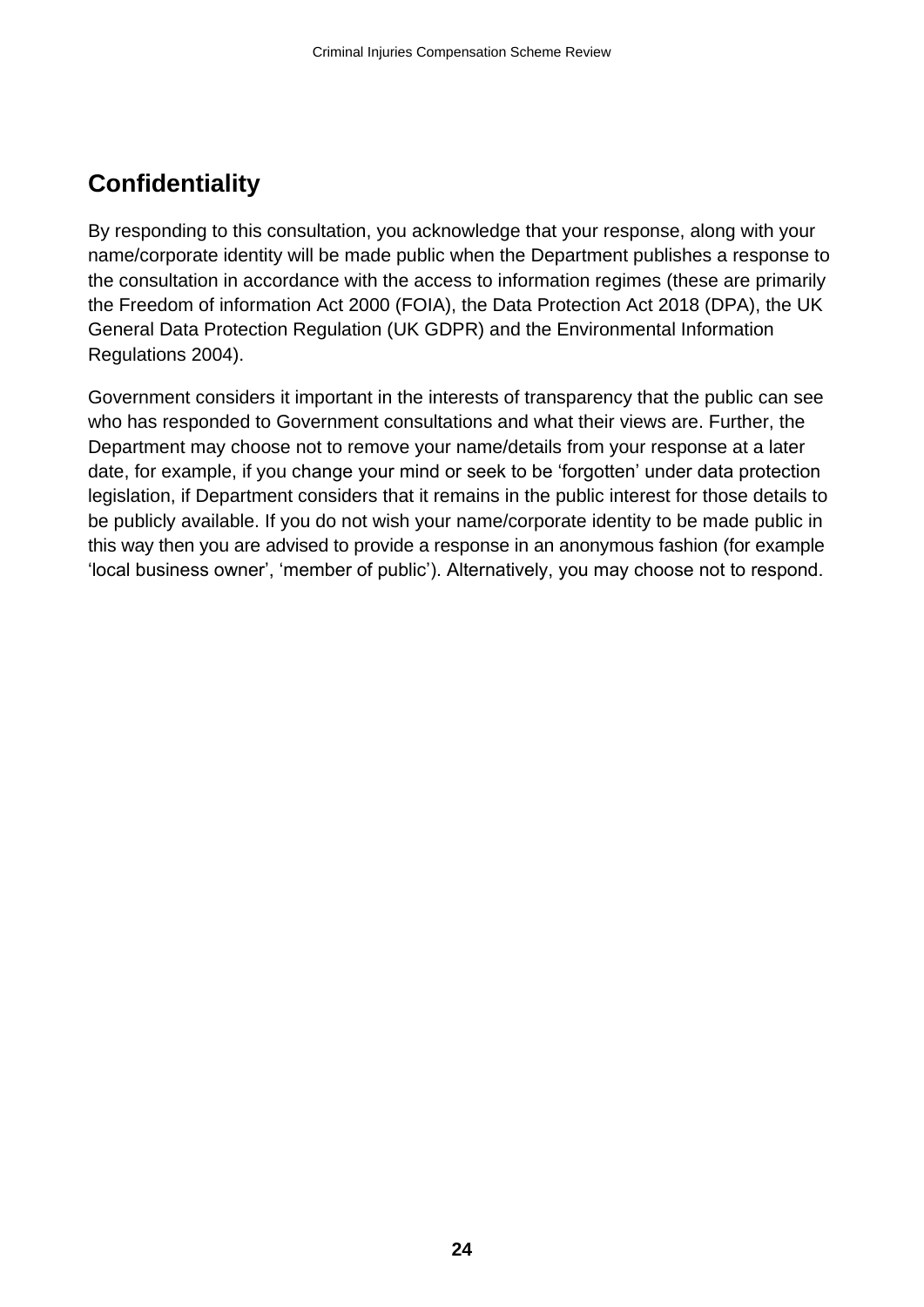## <span id="page-30-0"></span>**Consultation principles**

The principles that Government departments and other public bodies should adopt for engaging stakeholders when developing policy and legislation are set out in the Cabinet Office Consultation Principles 2018 that can be found here:

[https://assets.publishing.service.gov.uk/government/uploads/system/uploads/attachment\\_](https://assets.publishing.service.gov.uk/government/uploads/system/uploads/attachment_data/file/691383/Consultation_Principles__1_.pdf) [data/file/691383/Consultation\\_Principles\\_\\_1\\_.pdf](https://assets.publishing.service.gov.uk/government/uploads/system/uploads/attachment_data/file/691383/Consultation_Principles__1_.pdf)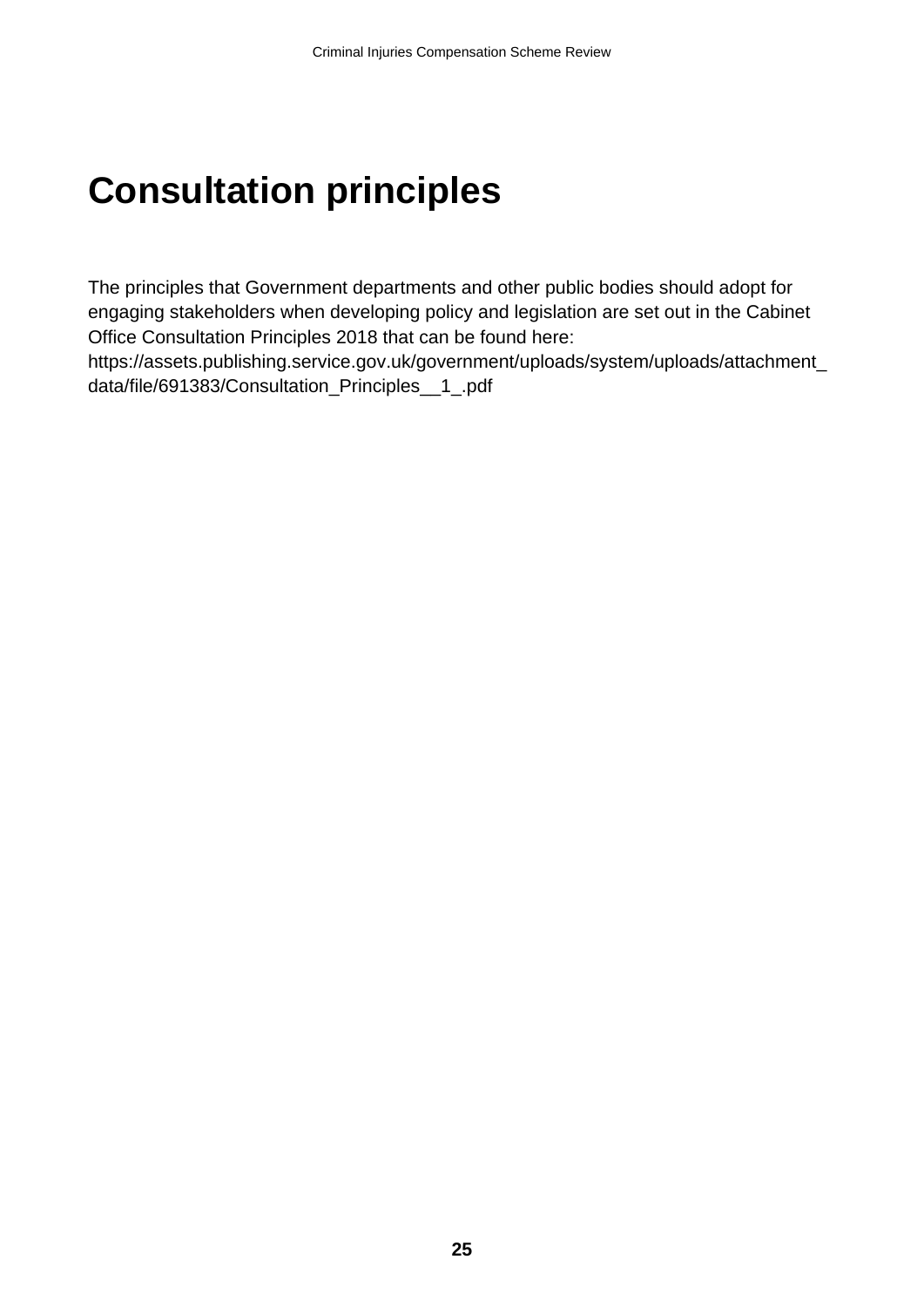## <span id="page-31-0"></span>**Annex A: Equalities Statement**

### **Introduction**

- 1. Under the Criminal Injuries Compensation Scheme (the Scheme) unspent convictions may result in an applicant's compensation award being reduced or withheld. The current rule in the 2012 Scheme provides that an applicant is not eligible for compensation where they have an unspent conviction for an offence that has resulted in one of the custodial or community sentences listed in paragraph 3 of Annex D of the Scheme. Before the rule was changed in 2012, the Criminal Injuries Compensation Authority (CICA) had discretion to pay out awards for those with unspent convictions where there were exceptional reasons for an award not to be withheld or reduced. This discretion still exists in relation to unspent convictions which are not specified in the exclusionary rule in the 2012 Scheme.
- 2. In 2020, the Ministry of Justice published the Criminal Injuries Compensation Scheme Review consultation, in which the current unspent convictions rule and how it operates were explained and the difficulties of reforming it were examined. A rationale was given for retaining the rule unchanged, based on the conclusion that it was not possible to commit to making any change without introducing significant potential discrimination and operational challenge.
- 3. In August 2021 the High Court declared that the terms of the Victims Strategy (published in 2018) had created a legitimate expectation of consultation on revising the unspent convictions rule. The court ordered that a further consultation take place on whether the rule should be revised in line with a recommendation made by the Independent Inquiry into Child Sexual Abuse (IICSA), that awards are not automatically rejected in circumstances where an applicant's criminal convictions are likely to be linked to their child sexual abuse.

## **Policy potential reforms summary**

- 4. In addition to making no change to the rule, the potential policy reforms we are considering in this consultation are laid out below. For the purposes of demonstrating possible equalities impacts we have provided an illustrative example for the potential reforms of introducing exemptions or amending the terms of the rule.
	- **No change to the exclusionary part of the rule, so that claims will continue to be automatically rejected on the basis of a specified unspent conviction.**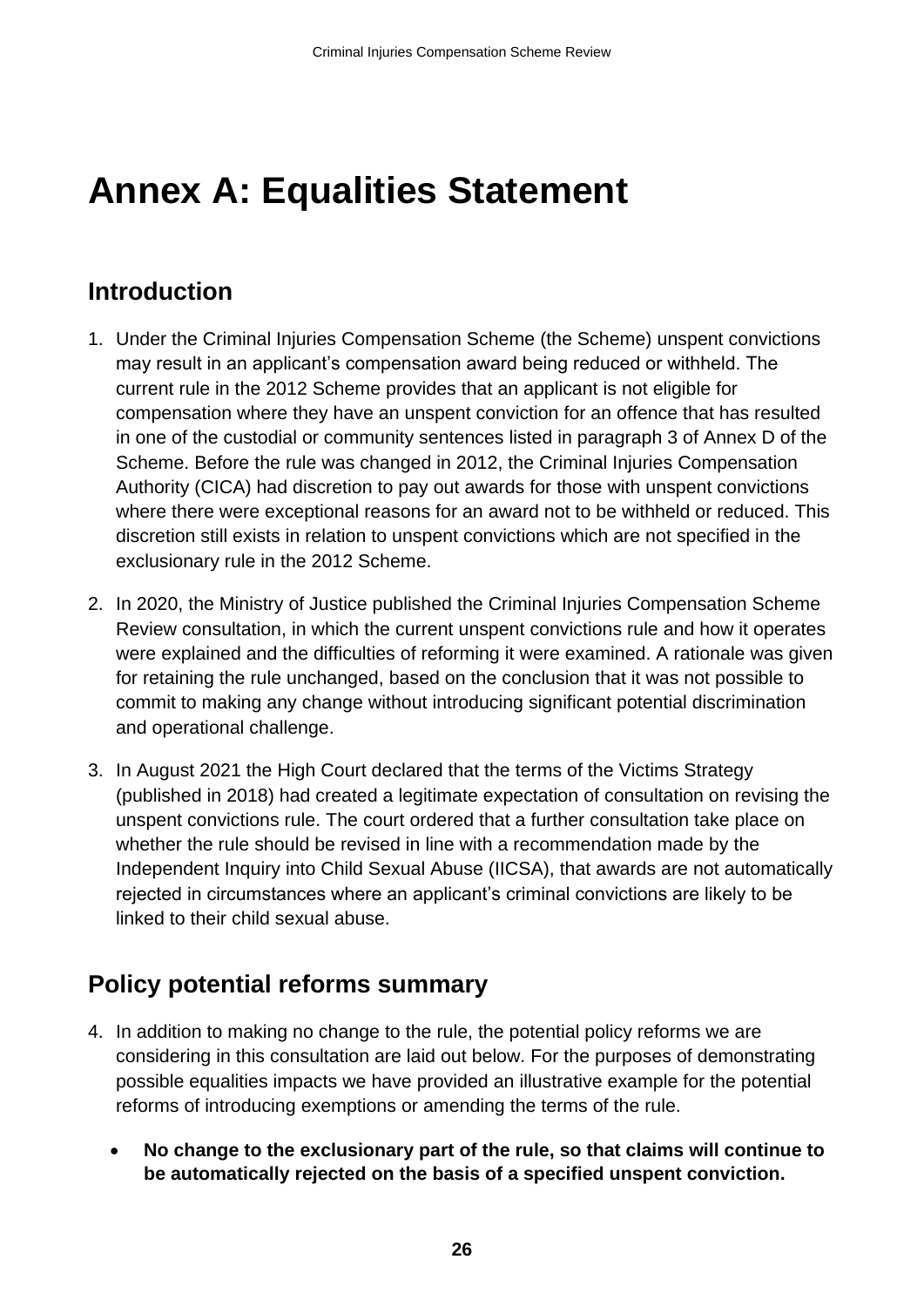- **Introducing exemptions by reference to a specified class of victim to the exclusionary part of the rule, so that not all claims are automatically rejected on the basis of a specified unspent conviction.** For example, revise the rule<sup>22</sup> so that claims for compensation by victims of child sexual abuse who have unspent convictions are not automatically excluded, and make new provision to enable consideration of whether to withhold or reduce an award if there was a causative link between what the applicant had been a victim of as a child and the criminal offending that they themselves perpetrated.
- **Amending the terms of the exclusionary part of the rule by reference to the type of conviction included, to reduce the number of claims that would be automatically rejected on the basis of a specified unspent conviction.** For example, remove community orders/youth rehabilitation orders<sup>23</sup> (paragraphs  $3(e)$ ) and (f) in Annex D) from the exclusionary part of the rule. This would reduce the number of cases automatically excluded and leave them to be considered under paragraph 4 of Annex D (award will be withheld/reduced unless there are exceptional circumstances not to withhold or reduce them).
- **Removing the exclusionary part of the rule, so that no claims would be automatically rejected on the basis of a specified unspent conviction.** This would allow CICA, in all cases, discretion as to whether and to what extent to reduce compensation in the case of an applicant with unspent criminal convictions.

## **Evidence and analysis**

#### **Criminal Injuries Compensation Scheme (the Scheme) caseload data**

- 5. Caseload data held by the CICA is the main data source used for understanding how the Scheme is working. The dataset used for our review of the Scheme covers approximately 75,000 claims received by the CICA over three years (between 1 January 2016 and 1 January 2019). The claims included in the dataset may fall into any one of the categories below:
	- i. **Decided** The CICA has made a decision on the application, however this has yet to be offered to the claimant.
	- ii. **On offer**  The CICA has made a decision on the application and has offered this to the claimant, but the claimant is yet to accept or reject it.
	- iii. **Resolved** The CICA has made a decision on the application, it has been offered to the claimant and the claimant has accepted.

<sup>22</sup> Paragraph 3 in Annex D of the Scheme

 $23$  Paragraphs 3(e) and (f) in Annex D of the Scheme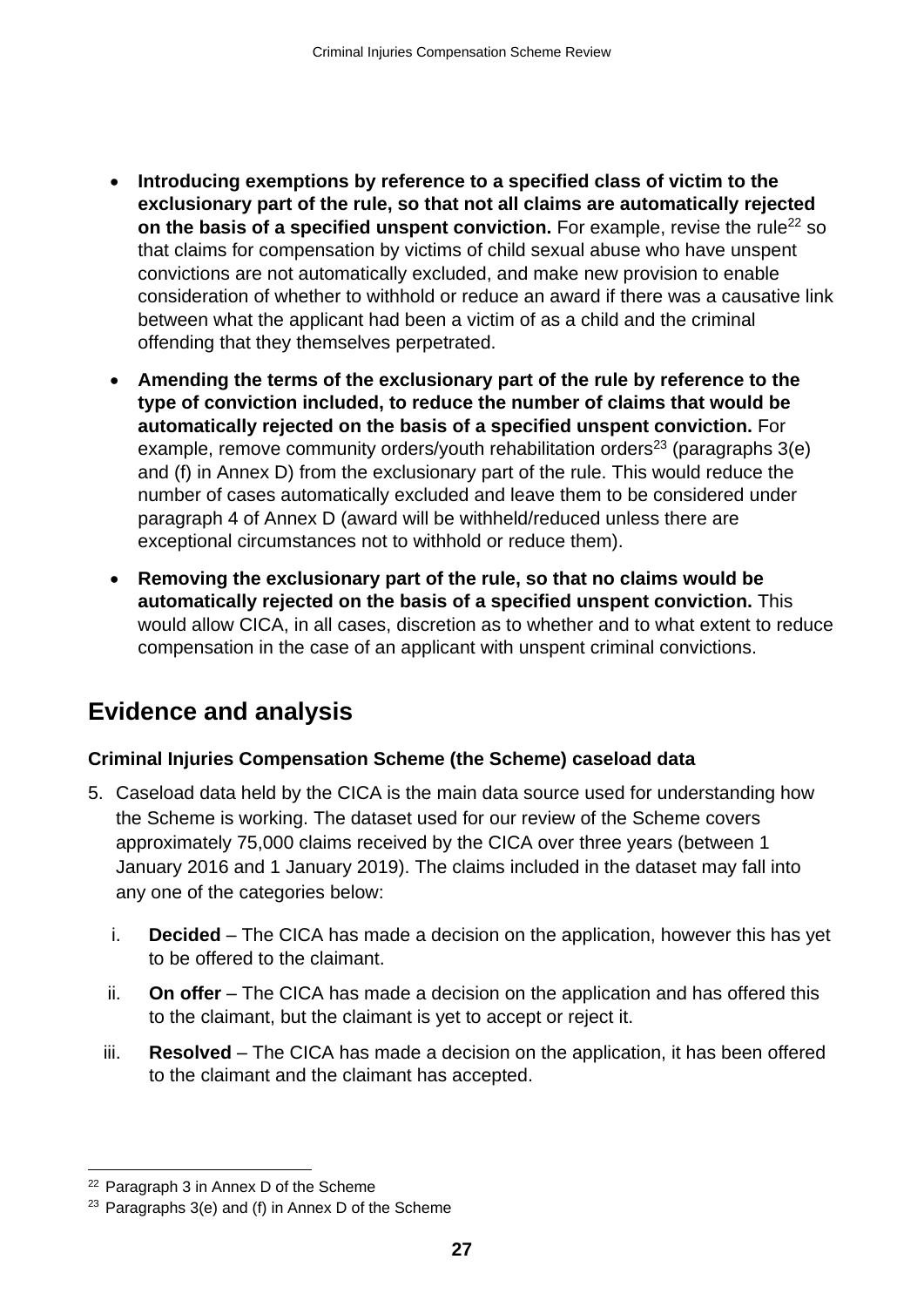6. Each case record contains information on age, sex and ethnicity. This has been combined with information on crime type, injury type and awards made, allowing analysis in relation to those three protected characteristics.

#### **Limitations of the Scheme caseload data**

- 7. The dataset is limited to cases in the three categories described above, so unresolved cases are not included in any analysis. Not including unresolved cases poses a risk: by assuming that the demographic breakdown of unresolved cases resembles the resolved cases we do not account for any possible systemic delays to resolving cases from certain protected groups. If this were the case, the analysed data would underrepresent the claims from those groups which may distort some estimated impacts upon them.
- 8. The Scheme caseload data does not contain information about several protected characteristics, so we are unable to assess how any policy change would have impacted the claims over the above-mentioned period in relation to:
	- disability
	- sexual orientation
	- religion / belief
	- pregnancy / maternity
	- gender reassignment
	- marriage / civil partnership
- 9. Any considerations of impacts, either positive or negative, upon the protected characteristic groups for whom we do have data must be caveated. Whilst the rate and category of claims received by the CICA has not seen a great deal of variation year to year over the period covered, we cannot predict the demographics of future claimants and victims of violent crime with certainty. The dataset itself is not fully finalised and some figures may be subject to change.
- 10. We have also used data from other sources in order to consider our equality obligations.
- 11.We will update our equality considerations in light of the responses to the consultation.

## **Equality duties**

12.This document records the analysis undertaken by the Ministry of Justice to fulfil the requirements of the Public Sector Equality Duty (PSED) as set out in section 149 of the Equality Act 2010. This requires the department to pay due regard to the need to: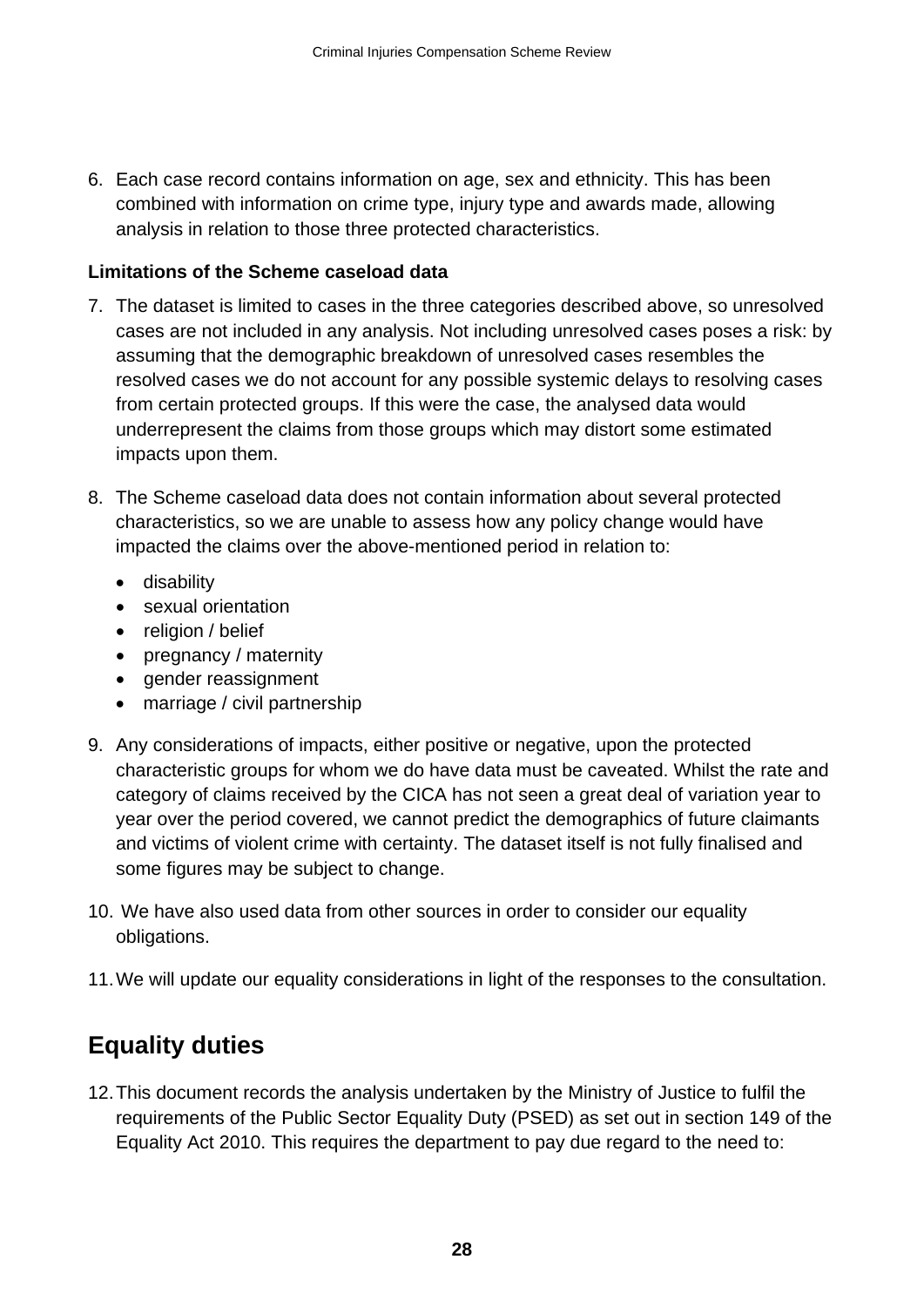- **eliminate unlawful discrimination** direct discrimination, indirect discrimination, discrimination arising from disability, and harassment, victimisation and any other conduct prohibited by the Act
- **advance equality of opportunity** between people who share a protected characteristic and people who do not share it
- **foster good relations** between people who share a protected characteristic and those who do not share it
- 13.The protected characteristics which have been considered are:
	- age
	- disability
	- sex
	- gender reassignment
	- marriage or civil partnership
	- pregnancy and maternity
	- race
	- religion or belief
	- sexual orientation
	- marriage and civil partnership (but only in respect of the first aim of the Equality Duty)

## **Equalities considerations**

#### **Direct discrimination**

14.We do not believe that no change or the potential reforms within the consultation would be directly discriminatory within the meaning of the Equality Act, or would result in people being treated less favourably due to any protected characteristic.

#### **Indirect discrimination**

- 15.We believe that individuals with some protected characteristics may be affected by no change or the potential reforms more broadly due to representation of certain protected groups within types of offenders and victims of the range of violent crimes that are in scope for compensation under the Scheme. However, we do not think this would amount to unlawful discrimination for the purposes of the Equality Act 2010.
- 16.No change and each potential reform are considered in further detail below. For the purposes of demonstrating possible equalities impacts we have used the examples outlined in the Policy potential reforms summary section of this statement, where appropriate.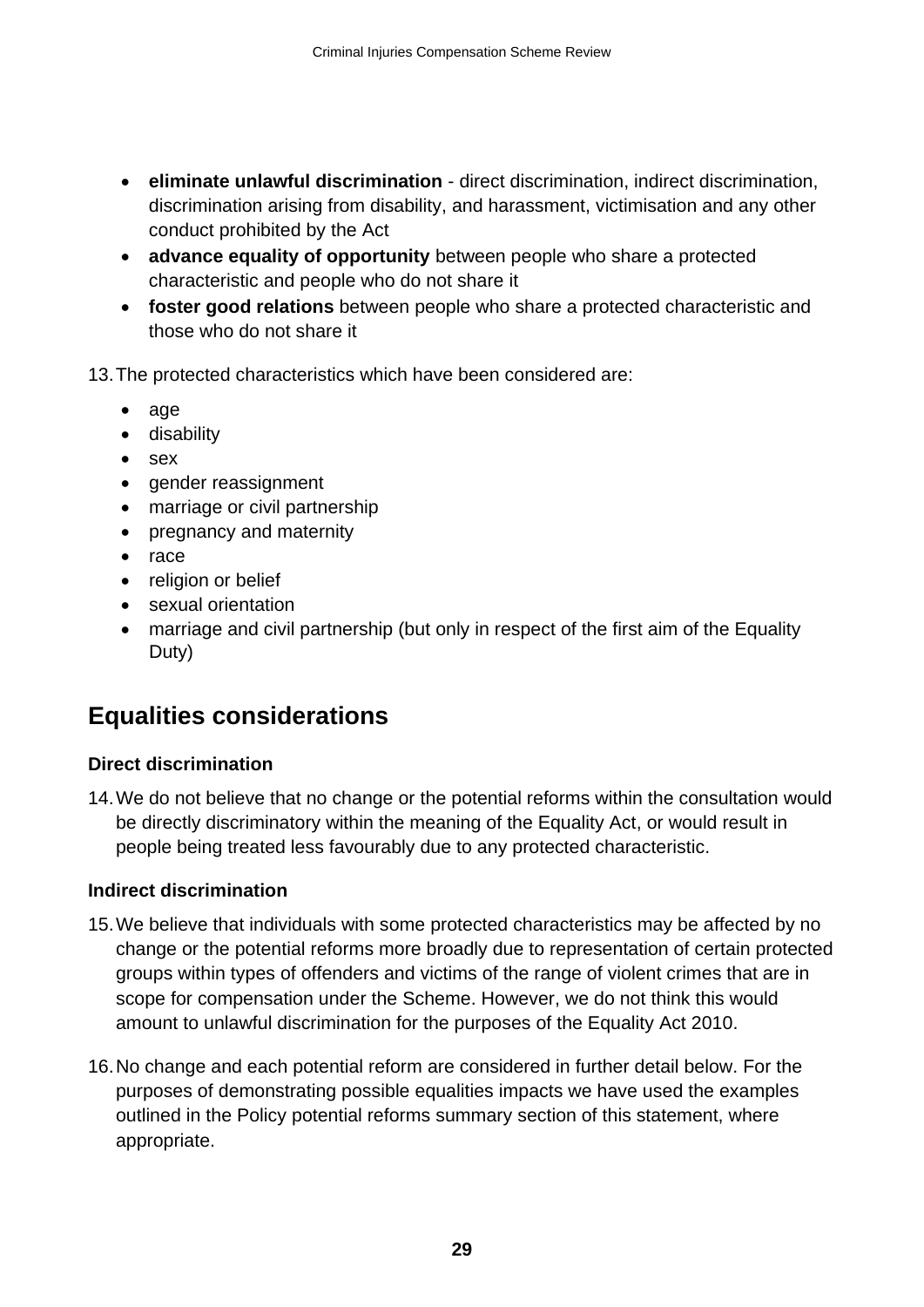#### *No change to the exclusionary part of the rule*

- 17.The exclusionary part of the rule provides that an applicant is not eligible for compensation where they have an unspent conviction for an offence that has resulted in one of the custodial or community sentences listed in paragraph 3 of the Scheme. It is more likely to impact men and boys, who are more likely both to be victims of violent crime and hold unspent convictions than women and girls. In 2019, 27% of convicted offenders were female with only 9% of this number being sentenced to custody or a community order.<sup>24</sup> In comparison, in the same year, 22% of male offenders were sentenced to a custody or community order.<sup>25</sup> Further, according to the Crime Survey of England and Wales, in the year ending March 2020 men (2%) were more likely to be victims of violent crime than women (1.3%).<sup>26</sup> The probability of a higher impact of the current rule on men is further strengthened by the fact that men make up the greater number of recipients of compensation under the Scheme.
- 18.The rule may also have a greater impact on younger adults, who in 2020 were more likely to be sentenced by way of a community order or custodial sentence than older age groups.<sup>27</sup> In addition, the Crime Survey of England and Wales estimates that in the year ending March 2020 adults aged 16 to 24 years were more likely to be victims of violence (3.6%) than those in older age groups.<sup>28</sup> Whilst we are not able to draw any firm conclusions from this data, we know from the CICA data set that those between the ages of 20-29 at the date of the incident accounted for 36% of refusals for unspent convictions, and those aged 30-39 a further 27%.
- 19.The rule may also have a slightly greater impact on those from black or mixed ethnic groups who are disproportionally sentenced for indictable offences<sup>29</sup> and therefore may be more likely than the general population to have unspent convictions. However, it should be noted that the population of interest here is not all those with unspent convictions, but rather those with unspent convictions who are also victims of violent crime. We have no data on this category and so are not able to draw firm conclusions.
- 20.Respondents to the 2020 consultation highlighted a potential disproportionate impact of the rule on women whose abuse is linked to their offending, for example through coercion as a result of sexual exploitation or trafficking, or a change in behaviour due to trauma from sexual assault. Some respondents cited 'The Criminal Injuries Compensation Scheme and Sexual Offences: Research Briefing' which stated that 'it is widely accepted that the trauma linked to one's sexual victimisation may trigger their

<sup>&</sup>lt;sup>24</sup> MoJ (2020), Statistics on Women and the Criminal Justice System 2019

<sup>&</sup>lt;sup>25</sup> MoJ (2020), Statistics on Women and the Criminal Justice System 2019

<sup>&</sup>lt;sup>26</sup> ONS (2021) The nature of violent crime in England and Wales: Year ending March 2020

<sup>27</sup> MoJ (2021) Criminal Justice System Statistics publication: Outcomes by Offence 2010 to 2020

<sup>&</sup>lt;sup>28</sup> ONS (2021) The nature of violent crime in England and Wales: Year ending March 2020 e

<sup>&</sup>lt;sup>29</sup> MoJ (2021) Statistics on Ethnicity and the Criminal Justice System 2020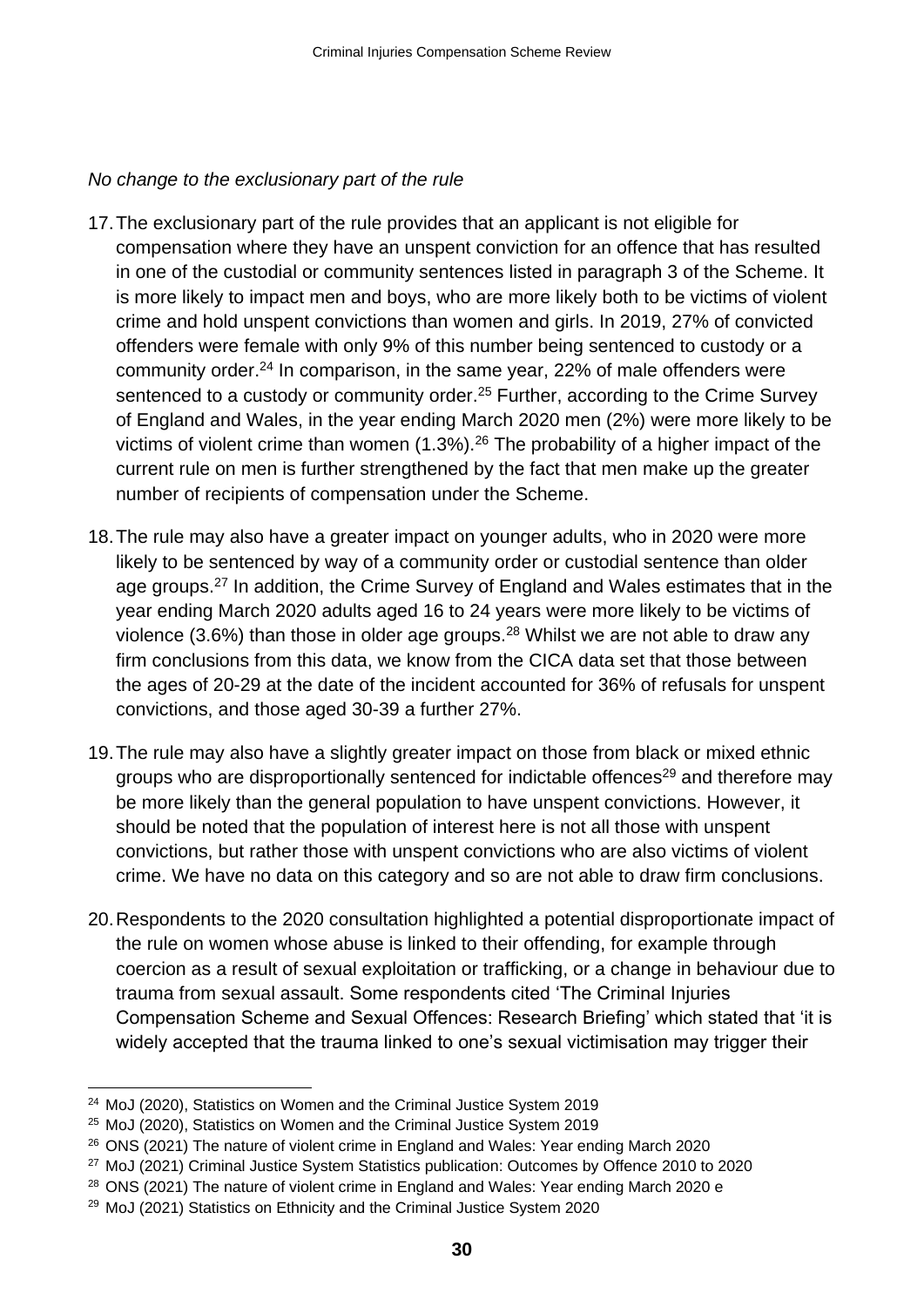involvement in criminal activity e.g. substance abuse'. <sup>30</sup> We know that in the year ending March 2020 women and girls were disproportionally more likely than males to be victims of all types sexual assault,<sup>31</sup> and are more frequently the victims of child sexual exploitation.<sup>32</sup> However, the population of interest here are those with unspent convictions who are victims of specific types of abuse, for which we have no data, so we cannot be certain about the impact of the current rule.

21.Finally, respondents to the 2020 consultation also highlighted the correlation between victims of crime who have sustained head and brain injuries, or suffer from mental health issues, and subsequent criminal offending. We know that in the year ending March 2019 2.5% of disabled adults (a person who has a physical or mental health condition or illness that has lasted or is expected to last 12 months or more) experienced personal violence, compared with 1.7% of all adults aged 16 or over.<sup>33</sup> However, the population of interest here is not all those with unspent convictions, but rather those with unspent convictions who are also victims of violent crime so we cannot be certain of the impacts of the rule.

#### *Introducing exemptions to the exclusionary part of the rule*

- 22.The example provided is to revise the rule so that claims by victims of child sexual abuse (for compensation for injury from the abuse they suffered) who have unspent convictions are not automatically excluded. This is likely to benefit women and girls most as they are more often victims of child sexual abuse. The Crime Survey of England and Wales estimated that in the year ending March 2019 women were around three times as likely as men to have experienced sexual abuse before the age of 16 years (11.5% compared with 3.5%).<sup>34</sup> Some research suggests underreporting of child sexual abuse by boys and men. For example, in their national research Male Survivors Partnership concluded that 20% of men sampled took over 31 years to disclose being sexually abused.<sup>35</sup>
- 23.Many respondents to the consultation specifically referred to correlations between victims of childhood sexual abuse and future criminal offending, with some highlighting that the rule disproportionately affects victims of sexual violence who are mostly women and girls. However, the population of interest here are those with unspent

<sup>30</sup> Smith, Olivia, Ellen Daly, and Charlotte Herriott. 2019. "The Criminal Injuries Compensation Scheme and Sexual Offences: Research Briefing"

<sup>31</sup> ONS (2021) Sexual offences victim characteristics, England and Wales: year ending March 2020

<sup>&</sup>lt;sup>32</sup> IICSA (2022), Child Sexual Abuse in Organised Networks Investigation Report

<sup>33</sup> ONS (2019) Disability and crime, UK: 2019

<sup>34</sup> ONS (2020) Child sexual abuse in England and Wales: year ending March 2019

<sup>35</sup> <https://malesurvivor.co.uk/>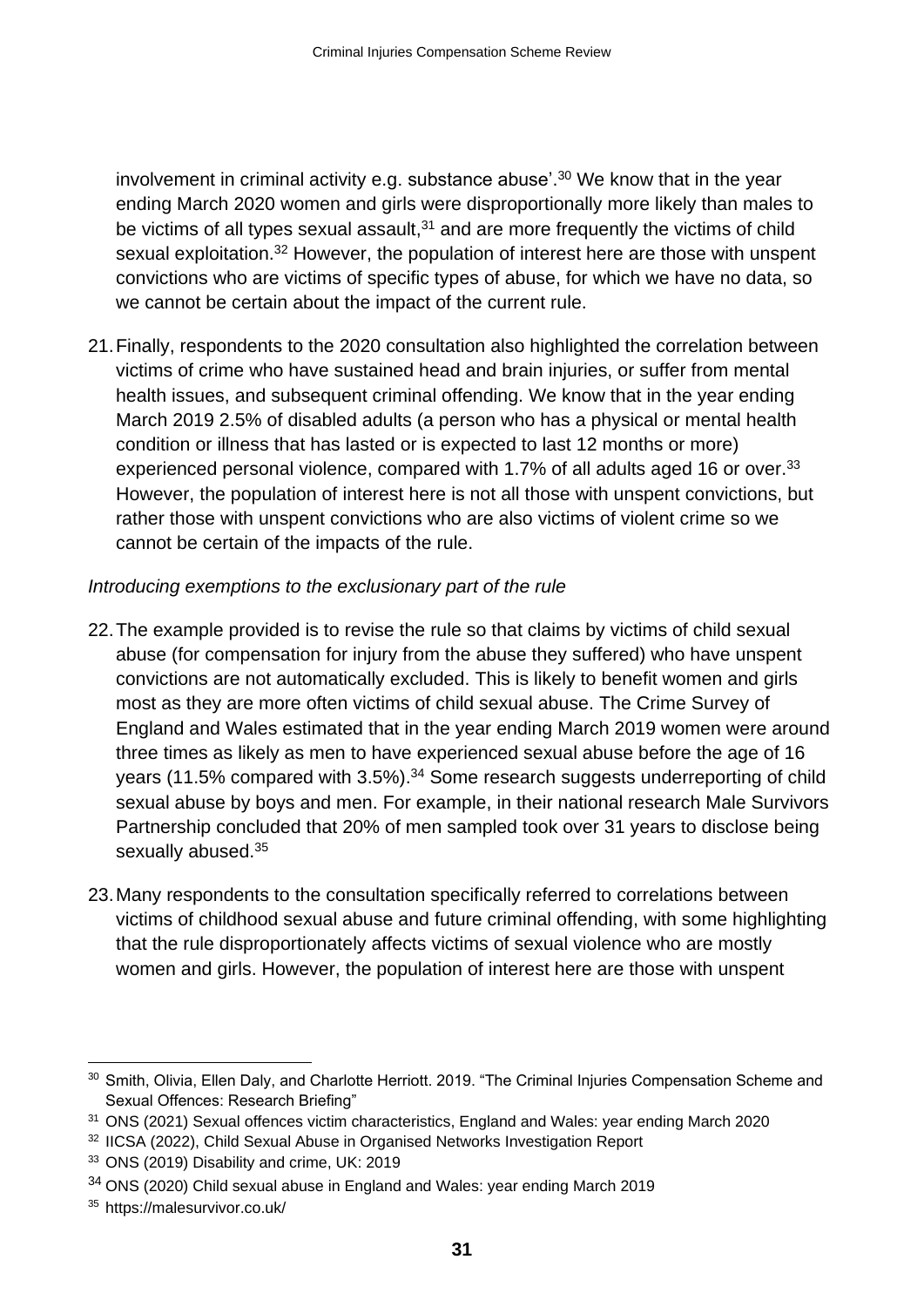convictions who are victims of child sexual abuse, for which we have no data, so we cannot be certain about the impact of this example on this group.

24.This proposal may also benefit victims with disabilities as research suggests that they may be disproportionately impacted by child sexual abuse. A literature review by the Independent Inquiry into Child Sexual Abuse (IICSA) considering abuse in residential schools states that there is 'a consensus that disabled children are at a greater risk of sexual abuse than their non-disabled peers'.<sup>36</sup>

#### *Amending the terms of the exclusionary part of the rule*

- 25.The example provided, to remove community orders/youth rehabilitation orders (community sentences) from the exclusionary part of the rule, is likely to benefit men and boys. Overall, in 2019 male offenders received a higher proportion (9%) of community sentences than female offenders (5%). <sup>37</sup> However, women still remain less likely to receive a sentencing outcome that would result in an unspent conviction.
- 26.This proposal may have some benefit to black and mixed ethnic groups who are disproportionally sentenced for indictable offences (10% and 4%), when compared to the proportion of these groups in the general population (3% and 2%).<sup>38</sup> They therefore may be more likely to hold unspent convictions for community sentences.
- 27.Younger adults may also benefit from this proposal as they are more likely to hold unspent convictions for community sentences, with offenders from 18 to 49 years old receiving a higher proportion of community sentences than older adults in 2020.<sup>39</sup>

#### *Remove the exclusionary part of the rule*

28.As indicated above in the analysis for 'no change', the exclusionary part of the rule may impact a number of groups more heavily, who may therefore also be likely to benefit from its removal when applying to the Scheme. This includes males and younger adults who are more likely to both be victims of violent crime and to be sentenced to custody or a community orders; those from black and mixed ethnic groups who are disproportionally sentenced for indictable offences; and disabled adults who are more likely to be a victims of personal violence. However, for all these groups, the population of interest is those with unspent convictions who are also victims of violent crime, for which we have no data, so we cannot be certain of the impacts of the rule or its removal.

<sup>&</sup>lt;sup>36</sup> IICSA (2018), Child sexual abuse in residential schools: A literature review

<sup>37</sup> MoJ (2020), Statistics on Women and the Criminal Justice System 2019

<sup>38</sup> MoJ (2021) Statistics on Ethnicity and the Criminal Justice System 2020

<sup>39</sup> MoJ (2021) Criminal Justice System Statistics publication: Outcomes by Offence 2010 to 2020s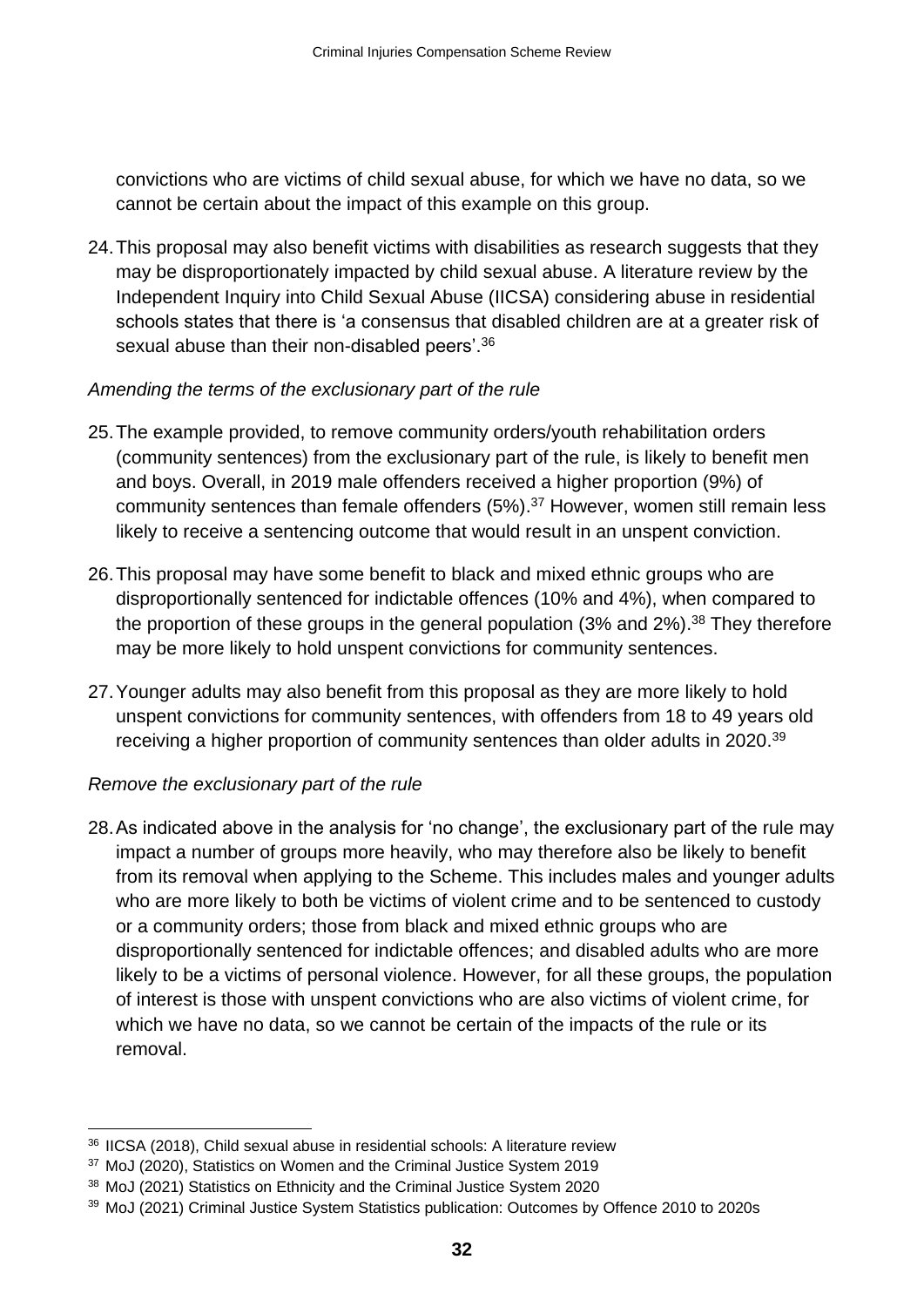29.As above, some respondents to the 2020 consultation highlighted a potential disproportionate impact of the rule on women whose sexual abuse is linked to their offending. We know that women and girls are more likely to be victims of all types of sexual assault. However, we have no data for the specific population of interest - those with unspent convictions who are victims of specific types of abuse.

#### **Harassment and victimisation**

30.We do not consider there to be a risk of harassment or victimisation as a result of these examples of potential reforms.

### **Disability and the duty to make reasonable adjustments**

- 31.As stated above, in respect of the example potential reform to introduce exemptions to the exclusionary part of the rule**,** this may benefit those with disabilities as research suggests that this group may be disproportionately impacted by child sexual abuse.
- 32.The example potential policy reform to remove the exclusionary part of the rule may also benefit those with disabilities. Respondents to the consultation highlighted a potential correlation between victims of crime who have sustained brain injuries, or suffer from mental health issues, and subsequent criminal offending. In the year ending March 2019, those with disabilities were also more likely to have experienced personal violence, compared with all adults aged 16 or over.<sup>40</sup>
- 33.It remains important to make reasonable adjustments for disabled victims to ensure appropriate support is given.

## **Advancing equality of opportunity**

- 34.Consideration has been given to how these example potential reforms impact on the duty to advance equality of opportunity by meeting the needs of victims who share a particular characteristic, where those needs are different from the need of those who do not share that particular characteristic.
- 35. We believe the examples outlined may advance equality of opportunity for certain protected characteristics. For example, revising the rule so that claims by victims of child sexual abuse who have unspent convictions are not automatically excluded may benefit women and girls and those with disabilities as research suggests they are more often victims of child sexual abuse.

<sup>40</sup> ONS (2019) Disability and crime, UK: 2019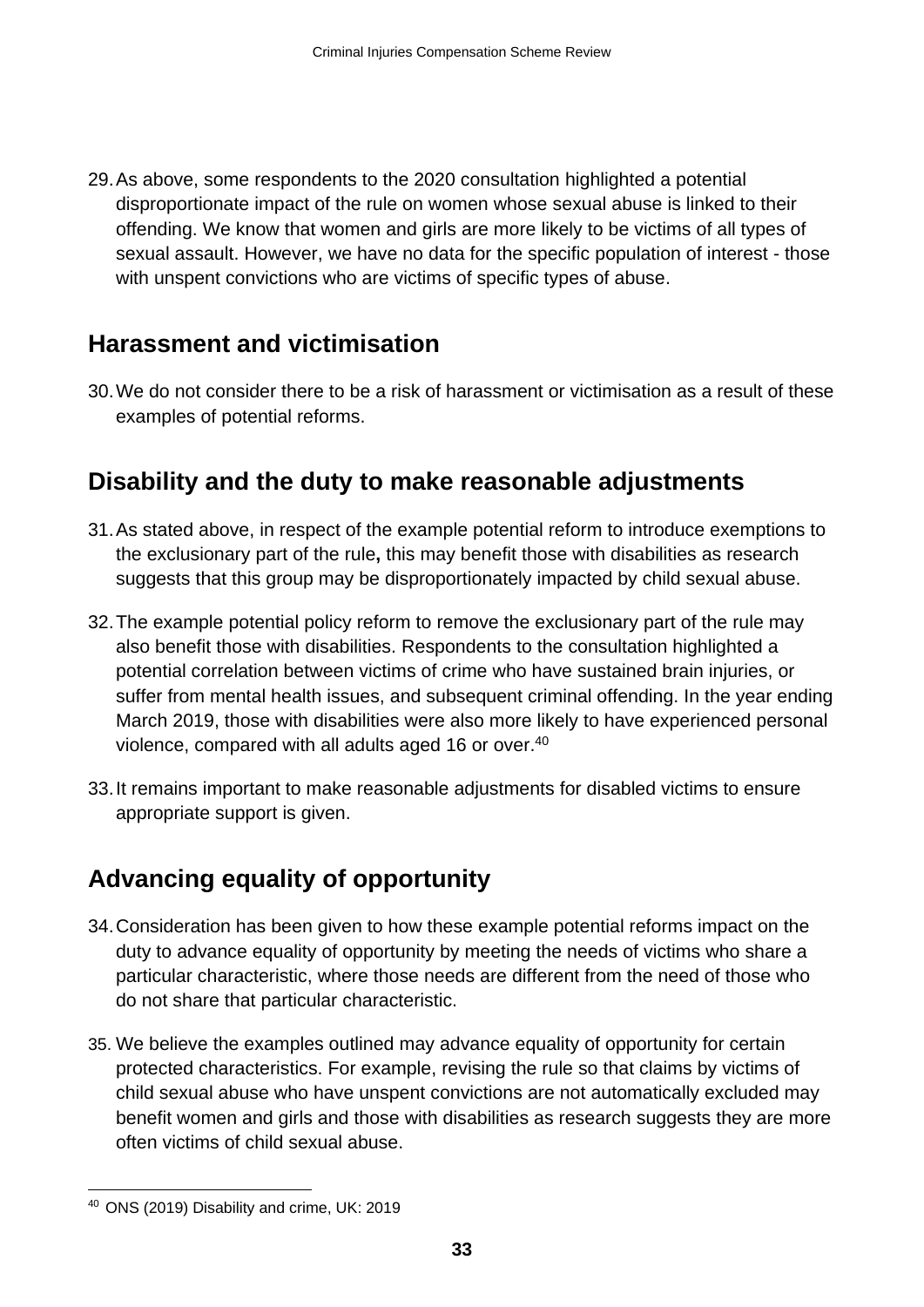## **Fostering good relations**

36.Consideration has been given to this objective that indicates it is unlikely to be of particular relevance to the potential policy reform examples.

## **Decision making**

37.We do not consider that no change or the potential policy reform examples outlined above are likely to result in unlawful discrimination. However, we will consider the equalities impacts of no change and of the potential policy reforms as part of the process to decide whether or not to make a change to the rule following this consultation.